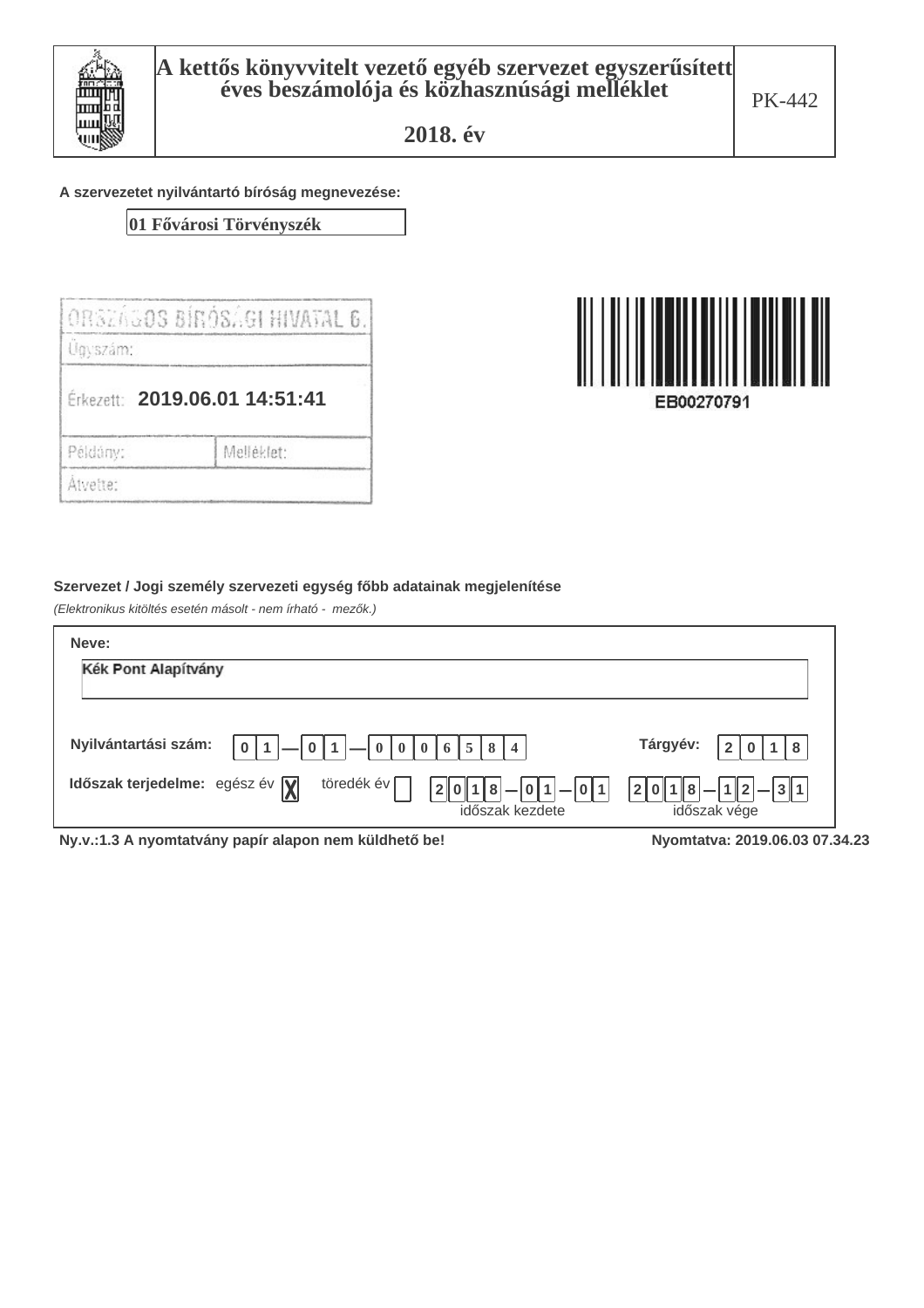|                           | A kettős könyvvitelt vezető egyéb szervezet egyszerűsített<br>éves beszámolója és közhasznúsági melléklet<br>2018. év                                              | PK-442                        |
|---------------------------|--------------------------------------------------------------------------------------------------------------------------------------------------------------------|-------------------------------|
|                           |                                                                                                                                                                    |                               |
|                           | A szervezetet nyilvántartó bíróság megnevezése:                                                                                                                    | Tárgyév:                      |
|                           | 01 Fővárosi Törvényszék                                                                                                                                            | 8<br>1<br>2<br>0              |
|                           | Időszak terjedelme: egész év  X <br>töredék év<br>- 0 1<br>2 0 1 8<br>2 0<br> 1 8<br>  0   1  <br>időszak kezdete                                                  | 3 1<br>2<br>1<br>időszak vége |
|                           | Válassza ki, hogy a beszámoló (és közhasznúsági melléklet) az alábbiak közül melyikre vonatkozik!                                                                  |                               |
| a. Szervezet              |                                                                                                                                                                    | $\overline{\textbf{X}}$       |
|                           | b. Jogi személy szervezeti egység (származtatott jogi személy)                                                                                                     |                               |
| Szervezet neve:           |                                                                                                                                                                    |                               |
| Kék Pont Alapítvány       |                                                                                                                                                                    |                               |
| Szervezet székhelye:      |                                                                                                                                                                    |                               |
| Irányítószám:             | Település:<br>1 0 9 5<br><b>Budapest</b>                                                                                                                           |                               |
| Közterület neve:          | Közterület jellege:<br>Gát<br>lutca                                                                                                                                |                               |
| Házszám:                  | Lépcsőház:<br>Emelet:<br>Ajtó:<br>8<br>25<br>1                                                                                                                     |                               |
|                           | Jogi személy szervezeti egység neve:<br>Jogi személy szervezeti egység székhelye:                                                                                  |                               |
| Irányítószám:             | Település:                                                                                                                                                         |                               |
| Közterület neve:          | Közterület jellege:                                                                                                                                                |                               |
| Házszám:                  | Lépcsőház:<br>Emelet:<br>Ajtó:                                                                                                                                     |                               |
| Nyilvántartási szám:      | $- 0 0 0 6 5 8 4$<br>-  이 1 <br>0 1 <br>(Jogi személy szervezeti egység esetében: "Anyaszervezet")                                                                 |                               |
| Bejegyző határozat száma: | $-$ Pk $-$ 060299/1997/01<br> 0 1 <br>.<br>(Jogi személy szervezeti egység esetében:<br>Jogi személlyé nyilvánító határozat száma)                                 |                               |
|                           | Szervezet / Jogi személy szervezeti egység adószáma:<br>$\left[1\right]8\left[2\right]3\left[1\right]1\left[4\right]8\left[-\left[1\right]-\left[4\right]3\right]$ |                               |
|                           | Szervezet / Jogi személy szervezeti egység<br>képviselőjének neve:<br>Prof. Dr. Rácz József                                                                        |                               |
| Képviselő aláírása:       |                                                                                                                                                                    |                               |
| Keltezés:                 |                                                                                                                                                                    |                               |
| <b>BUdapest</b>           | $2 0 1 9 - 0 5 - 2 2 $                                                                                                                                             |                               |

I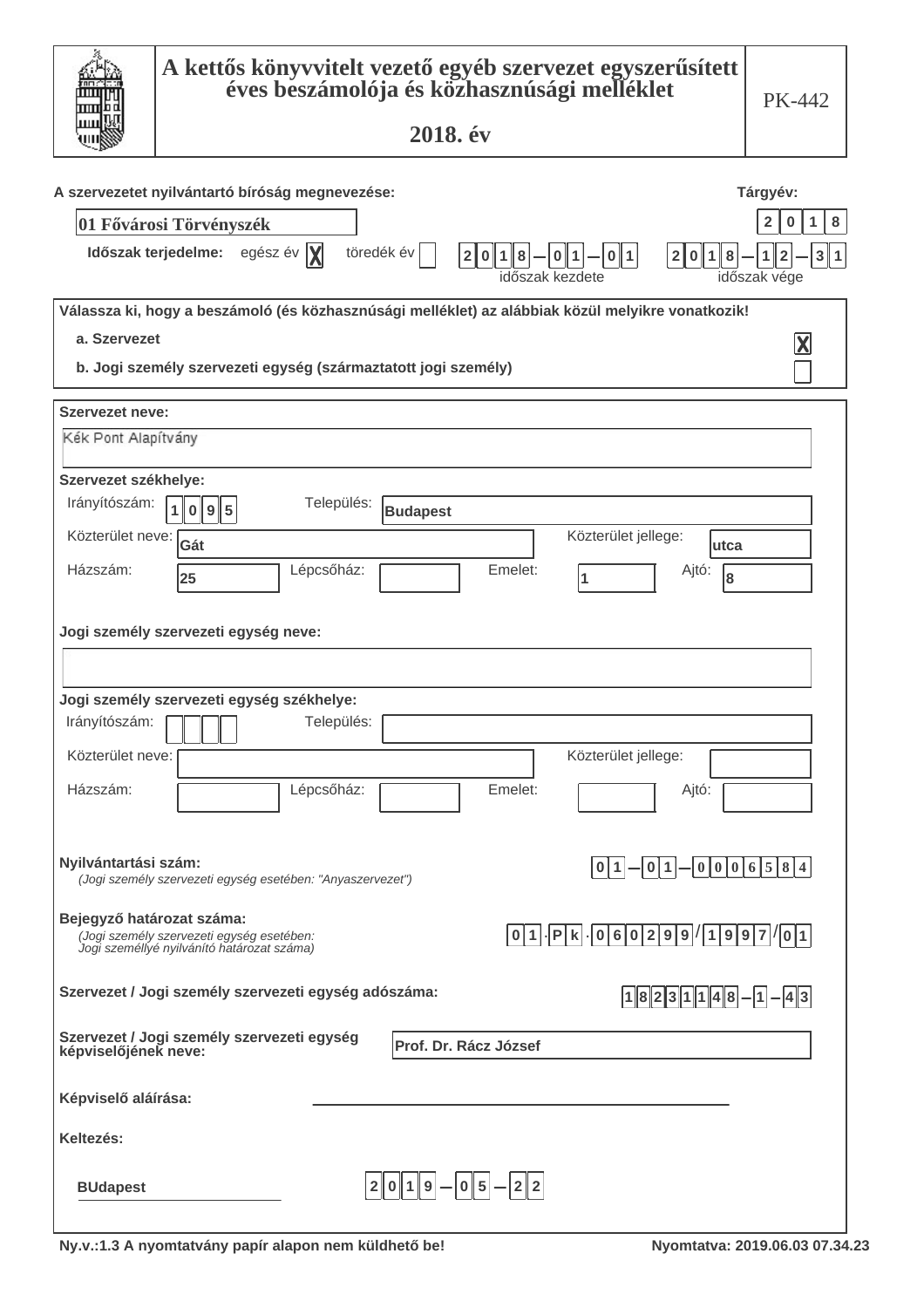

Szervezet / Jogi személy szervezeti egység neve:

Kék Pont Alapítvány

|           | Az egyszerűsített éves beszámoló mérlege                              |          |                          | (Adatok ezer forintban.) |
|-----------|-----------------------------------------------------------------------|----------|--------------------------|--------------------------|
|           |                                                                       | Előző év | Előző év<br>helyesbítése | Tárgyév                  |
|           | ESZKÖZÖK (AKTÍVÁK)                                                    |          |                          |                          |
| Α.        | Befektetett eszközök                                                  | 3 2 8 6  |                          | 5 0 4 8                  |
|           | I. Immateriális javak                                                 | 0        |                          | 0                        |
|           | II. Tárgyi eszközök                                                   | 3 2 8 6  |                          | 5 0 4 8                  |
|           | III. Befektetett pénzügyi eszközök                                    | 0        |                          | 0                        |
| <b>B.</b> | Forgóeszközök                                                         | 35 396   |                          | 39 993                   |
|           | I. Készletek                                                          | $\bf{0}$ |                          | 0                        |
|           | II. Követelések                                                       | 220      |                          | 145                      |
|           | III. Értékpapírok                                                     | 0        |                          | 0                        |
|           | IV. Pénzeszközök                                                      | 35 176   |                          | 39 848                   |
| С.        | Aktív időbeli elhatárolások                                           | 3867     |                          | 5 6 6 7                  |
|           | ESZKÖZÖK ÖSSZESEN                                                     | 42 549   |                          | 50 708                   |
|           | FORRÁSOK (PASSZÍVÁK)                                                  |          |                          |                          |
| D.        | Saját tőke                                                            | 33 964   |                          | 43 034                   |
|           | I. Induló tőke/jegyzett tőke                                          | 100      |                          | 100                      |
|           | II. Tőkeváltozás/eredmény                                             | 26 983   |                          | 33 864                   |
|           | III. Lekötött tartalék                                                | 0        |                          | 0                        |
|           | IV. Értékelési tartalék                                               | 0        |                          | 0                        |
|           | V. Tárgyévi eredmény alaptevékenységből<br>(közhasznú tevékenységből) | 6881     |                          | 9 0 7 0                  |
|           | VI. Tárgyévi erdemény vállalkozási tevékenységből                     | 0        |                          | 0                        |
| Ε.        | Céltartalékok                                                         | 0        |                          | 0                        |
| F.        | Kötelezettségek                                                       | 324      |                          | $\bf{0}$                 |
|           | I. Hátrasorolt kötelezettségek                                        | 0        |                          | $\pmb{0}$                |
|           | II. Hosszú lejáratú kötelezettségek                                   | 0        |                          | 0                        |
|           | III. Rövid lejáratú kötelezettségek                                   | 324      |                          | 0                        |
| G.        | Passzív időbeli elhatárolások                                         | 8 2 6 1  |                          | 7674                     |
|           | FORRÁSOK ÖSSZESEN                                                     | 42 549   |                          | 50 708                   |

Ny.v.:1.3 A nyomtatvány papír alapon nem küldhető be!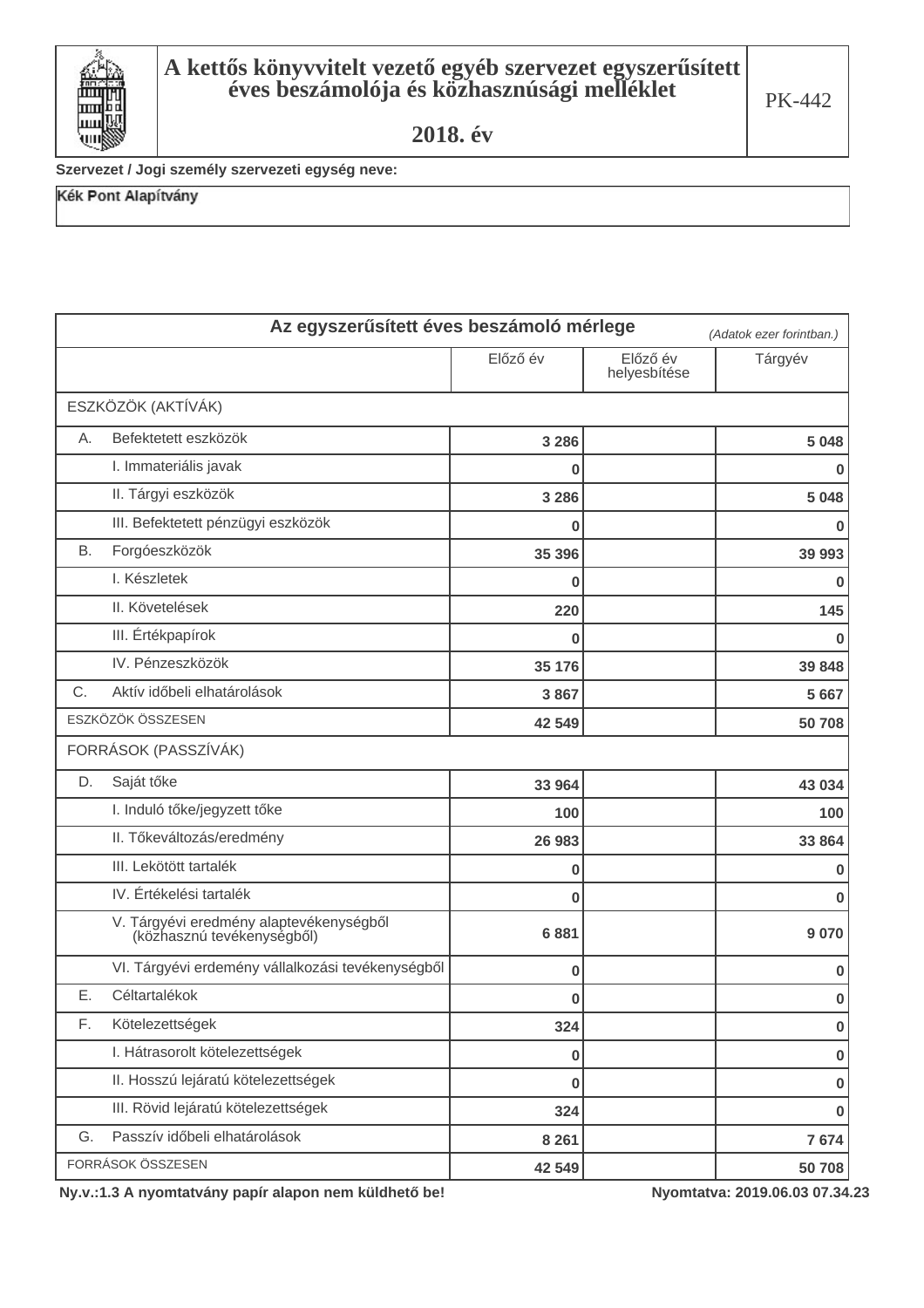

# Szervezet / Jogi személy szervezeti egység neve:

# Kék Pont Alapítvány

|                                              |                                             |                          |          |          | Az egyszerűsített éves beszámoló eredménykimutatása |         |          | (Adatok ezer forintban.) |             |
|----------------------------------------------|---------------------------------------------|--------------------------|----------|----------|-----------------------------------------------------|---------|----------|--------------------------|-------------|
|                                              | Alaptevékenység<br>Vállalkozási tevékenység |                          |          |          | Összesen                                            |         |          |                          |             |
|                                              | előző év                                    | előző év<br>helyesbítése | tárgyév  | előző év | előző év<br>helyesbítése                            | tárgyév | előző év | előző év<br>helyesbítése | tárgyév     |
| 1. Értékesítés nettó árbevétele              | 2 2 7 9                                     |                          | 1675     |          |                                                     |         | 2 2 7 9  |                          | 1675        |
| 2. Aktivált saját teljesítmények<br>értéke   | $\bf{0}$                                    |                          | 0        |          |                                                     |         | 0        |                          | $\bf{0}$    |
| 3. Egyéb bevételek                           | 79 719                                      |                          | 91 337   |          |                                                     |         | 79 719   |                          | 91 337      |
| ebből:                                       |                                             |                          |          |          |                                                     |         |          |                          |             |
| - tagdíj                                     | $\bf{0}$                                    |                          | $\bf{0}$ |          |                                                     |         | $\bf{0}$ |                          | $\bf{0}$    |
| - alapítótól kapott befizetés                | $\bf{0}$                                    |                          | 0        |          |                                                     |         | 0        |                          | $\bf{0}$    |
| - támogatások                                | 64 249                                      |                          | 84 145   |          |                                                     |         | 64 249   |                          | 84 145      |
| ebből: adományok                             | 1748                                        |                          | 1 2 8 2  |          |                                                     |         | 1748     |                          | 1 2 8 2     |
| 4. Pénzügyi műveletek<br>bevételei           | 0                                           |                          | $\bf{0}$ |          |                                                     |         | 0        |                          | $\bf{0}$    |
| A. Összes bevétel (1+-2+3+4)                 | 81 998                                      |                          | 93 012   |          |                                                     |         | 81 998   |                          | 93 012      |
| ebből: közhasznú tevékenység<br>bevételei    | 81 642                                      |                          | 92 694   |          |                                                     |         | 81 642   |                          | 92 694      |
| 5. Anyagjellegű ráfordítások                 | 41703                                       |                          | 1917     |          |                                                     |         | 41703    |                          | 1917        |
| 6. Személyi jellegű ráfordítások             | 31 061                                      |                          | 35 769   |          |                                                     |         | 31 061   |                          | 35 769      |
| ebből: vezető tisztségviselők<br>juttatásai  | 0                                           |                          | $\bf{0}$ |          |                                                     |         | 0        |                          | $\bf{0}$    |
| 7. Értékcsökkenési leírás                    | 1832                                        |                          | 1 4 2 7  |          |                                                     |         | 1832     |                          | 1427        |
| 8. Egyéb ráfordítások                        | 521                                         |                          | 44 829   |          |                                                     |         | 521      |                          | 44 829      |
| 9. Pénzügyi műveletek<br>ráfordításai        | 0                                           |                          | $\bf{0}$ |          |                                                     |         | 0        |                          | $\bf{0}$    |
| B. Összes ráfordítás<br>$(5+6+7+8+9)$        | 75 117                                      |                          | 83 942   |          |                                                     |         | 75 117   |                          | 83 942      |
| ebből: közhasznú tevékenység<br>ráfordításai | 75 116                                      |                          | 83 939   |          |                                                     |         | 75 116   |                          | 83 939      |
| C. Adózás előtti eredmény<br>$(A-B)$         | 6881                                        |                          | 9 0 7 0  |          |                                                     |         | 6881     |                          | 9 0 7 0     |
| 10. Adófizetési kötelezettség                | 0                                           |                          | $\bf{0}$ |          |                                                     |         | 0        |                          | $\mathbf 0$ |
| D. Tárgyévi eredmény (C-10)                  | 6881                                        |                          | 9 0 7 0  |          |                                                     |         | 6881     |                          | 9 0 7 0     |

Ny.v.:1.3 A nyomtatvány papír alapon nem küldhető be!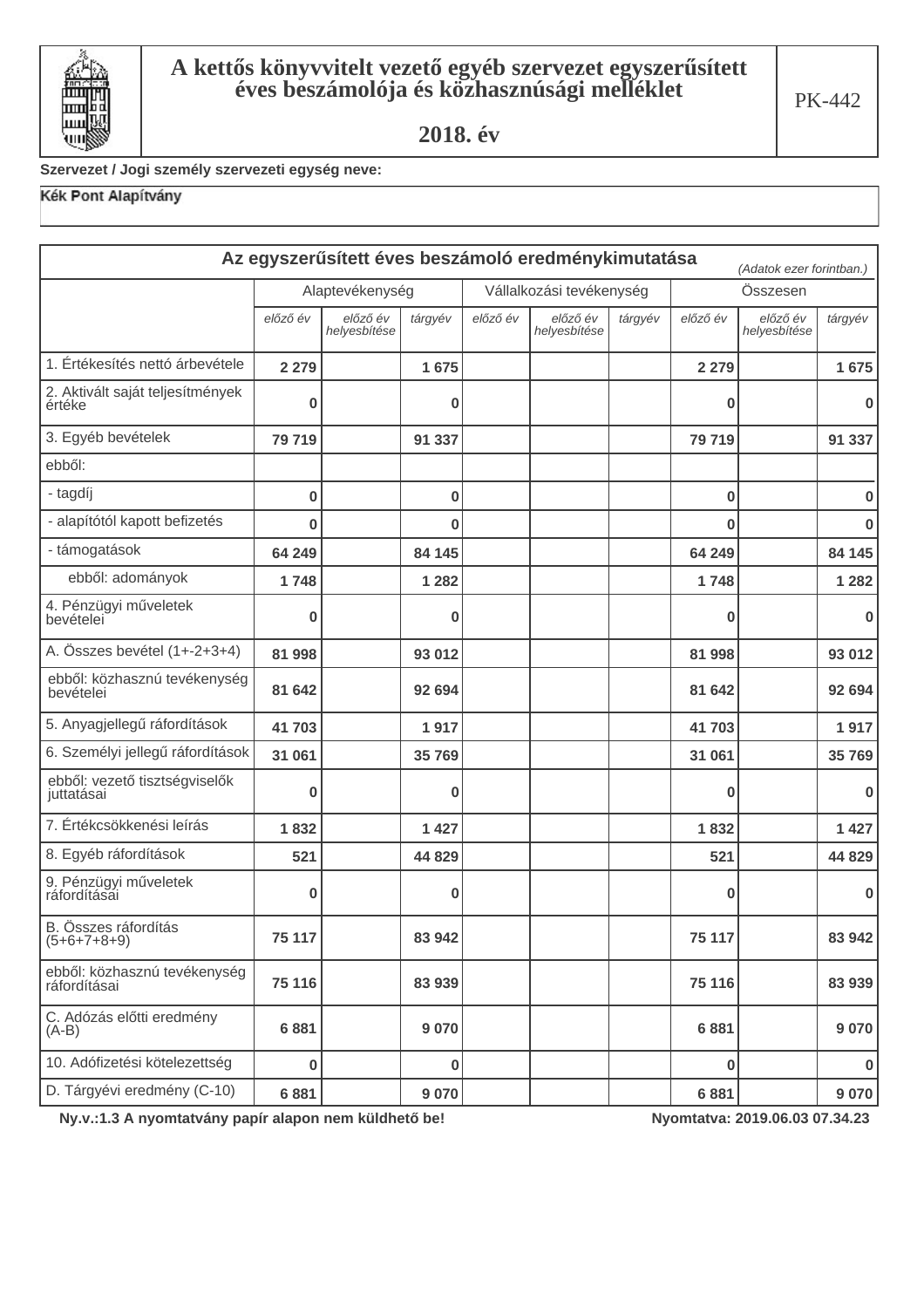

#### Szervezet / Jogi személy szervezeti egység neve:

### Kék Pont Alapítvány

| Az egyszerűsített éves beszámoló eredménykimutatása 2.<br>(Adatok ezer forintban.)                                                                                      |          |                                             |         |          |                          |         |          |                          |          |
|-------------------------------------------------------------------------------------------------------------------------------------------------------------------------|----------|---------------------------------------------|---------|----------|--------------------------|---------|----------|--------------------------|----------|
|                                                                                                                                                                         |          | Alaptevékenység<br>Vállalkozási tevékenység |         |          |                          |         | Összesen |                          |          |
|                                                                                                                                                                         | előző év | előző év<br>helyesbítése                    | tárgyév | előző év | előző év<br>helyesbítése | tárgyév | előző év | előző év<br>helyesbítése | tárgyév  |
| Tájékoztató adatok                                                                                                                                                      |          |                                             |         |          |                          |         |          |                          |          |
| A. Központi költségvetési<br>támogatás                                                                                                                                  | 58 502   |                                             | 54 014  |          |                          |         | 58 502   |                          | 54 014   |
| ebből:<br>- normatív támogatás                                                                                                                                          |          |                                             |         |          |                          |         |          |                          |          |
| B. Helyi önkormányzati<br>költségvetési támogatás                                                                                                                       | 4 0 0 0  |                                             | 4 0 0 0 |          |                          |         | 4 0 0 0  |                          | 4 0 0 0  |
| ebből:<br>- normatív támogatás                                                                                                                                          | 0        |                                             | 0       |          |                          |         | $\bf{0}$ |                          | $\bf{0}$ |
| C. Az Európai Unió strukturális<br>alapjaiból, illetve a Kohéziós<br>Alapból nyújtott támogatás                                                                         | 0        |                                             | 2 9 4 2 |          |                          |         | 0        |                          | 2 9 4 2  |
| D. Az Európai Unió költség-<br>vetéséből vagy más államtól,<br>nemzetközi szervezettől<br>származó támogatás                                                            | 0        |                                             | 0       |          |                          |         | 0        |                          | $\bf{0}$ |
| E. A személyi jövedelemadó<br>meghatározott részének az<br>adózó rendelkezése szerinti fel-<br>használásáról szóló 1996. évi<br>CXXVI.törvény alapján átutalt<br>összeg | 372      |                                             | 555     |          |                          |         | 372      |                          | 555      |
| F. Közszolgáltatási bevétel                                                                                                                                             | 15 0 71  |                                             | 15 9 99 |          |                          |         | 15 0 71  |                          | 15 999   |
| G. Adományok                                                                                                                                                            | 1748     |                                             | 1882    |          |                          |         | 1748     |                          | 1882     |

| Könyvvizsgálói záradék                            |      |     |
|---------------------------------------------------|------|-----|
| Az adatok könyvvizsgálattal alá vannak támasztva. | lgen | Nem |

Ny.v.:1.3 A nyomtatvány papír alapon nem küldhető be!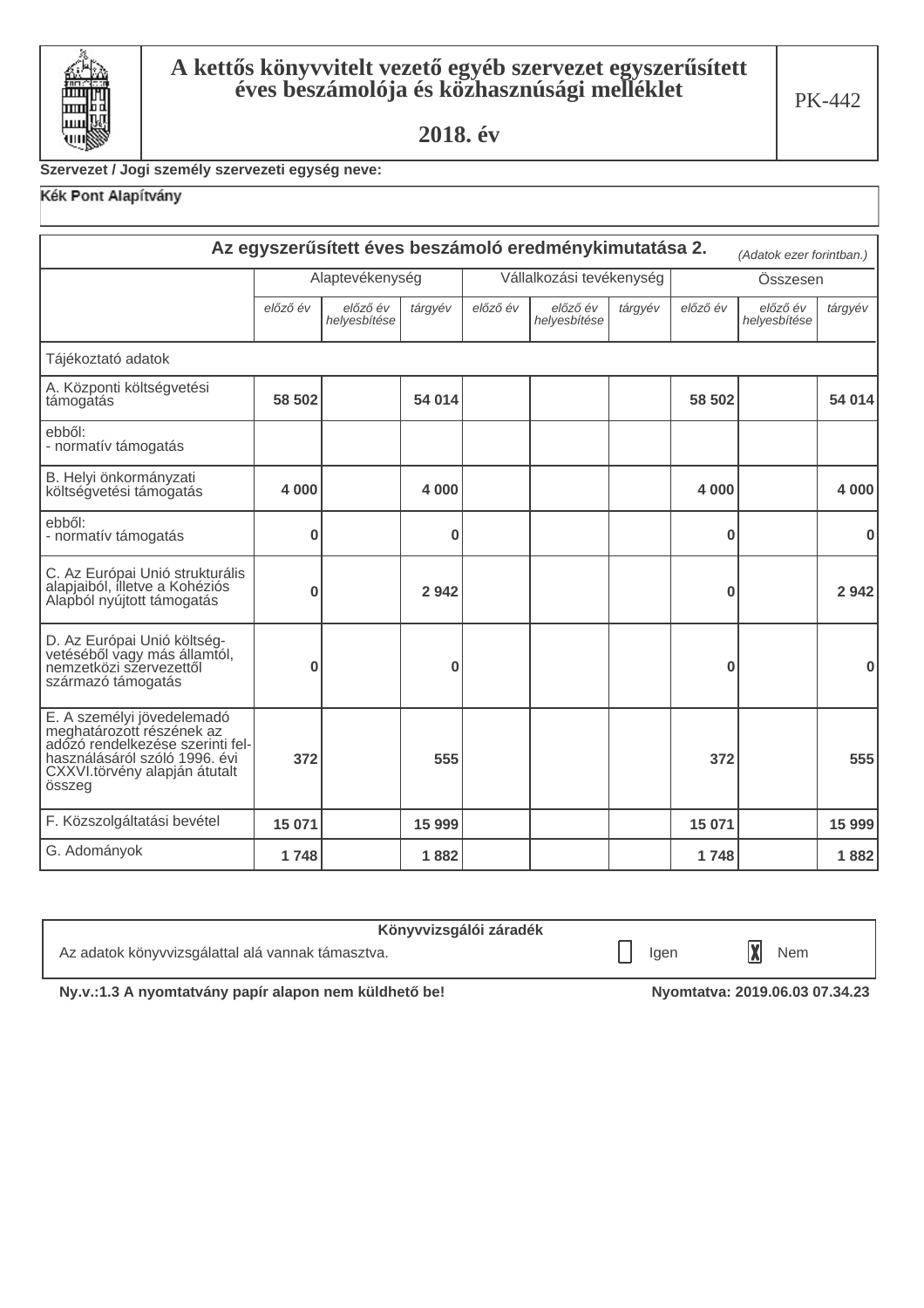| Ш<br>ш |  |
|--------|--|
| Ш      |  |

# **A kettős könyvvitelt vezető egyéb szervezet egyszerűsített** éves beszámolója és közhasznúsági melléklet

2018. év

| 1. Szervezet / Jogi személy szervezeti egység azonosító adatai                                                                                                                                                                                                                                                                                                                                                                                                                                                        |                       |                     |                             |  |
|-----------------------------------------------------------------------------------------------------------------------------------------------------------------------------------------------------------------------------------------------------------------------------------------------------------------------------------------------------------------------------------------------------------------------------------------------------------------------------------------------------------------------|-----------------------|---------------------|-----------------------------|--|
| 1.1 Név: Szervezet                                                                                                                                                                                                                                                                                                                                                                                                                                                                                                    |                       |                     |                             |  |
| Kék Pont Alapítvány                                                                                                                                                                                                                                                                                                                                                                                                                                                                                                   |                       |                     |                             |  |
|                                                                                                                                                                                                                                                                                                                                                                                                                                                                                                                       |                       |                     |                             |  |
| 1.2 Székhely: Szervezet                                                                                                                                                                                                                                                                                                                                                                                                                                                                                               |                       |                     |                             |  |
| Irányítószám:<br>Település:<br>1 0 9 5<br><b>Budapest</b>                                                                                                                                                                                                                                                                                                                                                                                                                                                             |                       |                     |                             |  |
| Közterület neve: Gát                                                                                                                                                                                                                                                                                                                                                                                                                                                                                                  |                       | Közterület jellege: | utca                        |  |
| Lépcsőház:<br>Házszám:<br>25                                                                                                                                                                                                                                                                                                                                                                                                                                                                                          | Emelet:               | Ajtó:               | 8                           |  |
| 1.1 Név: Jogi személy szervezeti egység                                                                                                                                                                                                                                                                                                                                                                                                                                                                               |                       |                     |                             |  |
|                                                                                                                                                                                                                                                                                                                                                                                                                                                                                                                       |                       |                     |                             |  |
| 1.2 Székhely: Jogi személy szervezeti egység                                                                                                                                                                                                                                                                                                                                                                                                                                                                          |                       |                     |                             |  |
| Irányítószám:<br>Település:                                                                                                                                                                                                                                                                                                                                                                                                                                                                                           |                       |                     |                             |  |
| Közterület neve:                                                                                                                                                                                                                                                                                                                                                                                                                                                                                                      |                       | Közterület jellege: |                             |  |
| Házszám:<br>Lépcsőház:                                                                                                                                                                                                                                                                                                                                                                                                                                                                                                | Emelet:               | Ajtó:               |                             |  |
| 1.3 Bejegyző / Jogi személlyé nyilvánító határozat száma:<br> 6 0 2 9 9 <br>101<br>- P k<br>1 1 9 9 7                                                                                                                                                                                                                                                                                                                                                                                                                 |                       |                     |                             |  |
| 1.4 Nyilvántartási szám: ("Anyaszervezet")<br>0<br>1                                                                                                                                                                                                                                                                                                                                                                                                                                                                  |                       |                     |                             |  |
| 1.5 Szervezet / Jogi személy szervezeti egység adószáma:                                                                                                                                                                                                                                                                                                                                                                                                                                                              |                       | 1823                | 1 <br> 8<br> 4  3<br>4<br>1 |  |
| 1.6 Szervezet / Jogi személy szervezeti egység<br>képviselőjének neve:                                                                                                                                                                                                                                                                                                                                                                                                                                                | Prof. Dr. Rácz József |                     |                             |  |
| 2. Tárgyévben végzett alapcél szerinti és közhasznú tevékenységek bemutatása                                                                                                                                                                                                                                                                                                                                                                                                                                          |                       |                     |                             |  |
| a) Az addiktológia és konzultáció (counseling) gyakorlati módszereinek alkalmazása és oktatása a                                                                                                                                                                                                                                                                                                                                                                                                                      |                       |                     |                             |  |
| drogkonzultációs központ és drogambulancia keretei között. Droghasználók, problémás<br>alkoholhasználók, illetve alkoholbetegek, valamint viselkedési addikciókkal küzdő egyének és<br>családtagjaik, illetve veszélyeztetett csoportok számára konzultációs lehetőség biztosítása,<br>pszichoterápiás és orvosi ellátás járóbeteg szakellátás és nappali kórház keretében, továbbá szociális<br>munka típusú segítségnyújtás, szenvedélybetegek közösségi ellátása és szenvedélybetegek<br>alacsonyküszöbű ellátása. |                       |                     |                             |  |
|                                                                                                                                                                                                                                                                                                                                                                                                                                                                                                                       |                       |                     |                             |  |

3. Közhasznú tevékenységek bemutatása (tevékenységenként)

| 3.1 Közhasznú tevékenység megnevezése:<br>szenvedélybetegek közösségi,alacsonyküszöbű ellátá                                                                                                                                                                      |                  |
|-------------------------------------------------------------------------------------------------------------------------------------------------------------------------------------------------------------------------------------------------------------------|------------------|
| 3.2 Közhasznú tevékenységhez kapcsolódó közfeladat, jogszabályhely:                                                                                                                                                                                               | 2011.CLXXXIX tv. |
| Magyarország helyi önkormányzatairól 23.§ (4) 4).                                                                                                                                                                                                                 |                  |
| 3.3 Közhasznú tevékenység célcsoportja: addiktológiai problémákkal küszködők                                                                                                                                                                                      |                  |
| 3.4 Közhasznú tevékenységből részesülők létszáma:<br>3.5 Közhasznú tevékenység főbb eredményei:                                                                                                                                                                   | 1805             |
| Addikt-i problémákkal hozzánk fordulóknak a személyes szükségleteikre irányuló ellátást biztosítottunk,<br>elősegítettük felépülésüket. Az általuk kitűzött célok elérésében segítettünk a problémáik enyhítésével és<br>megoldásával életminőségükön javítottunk |                  |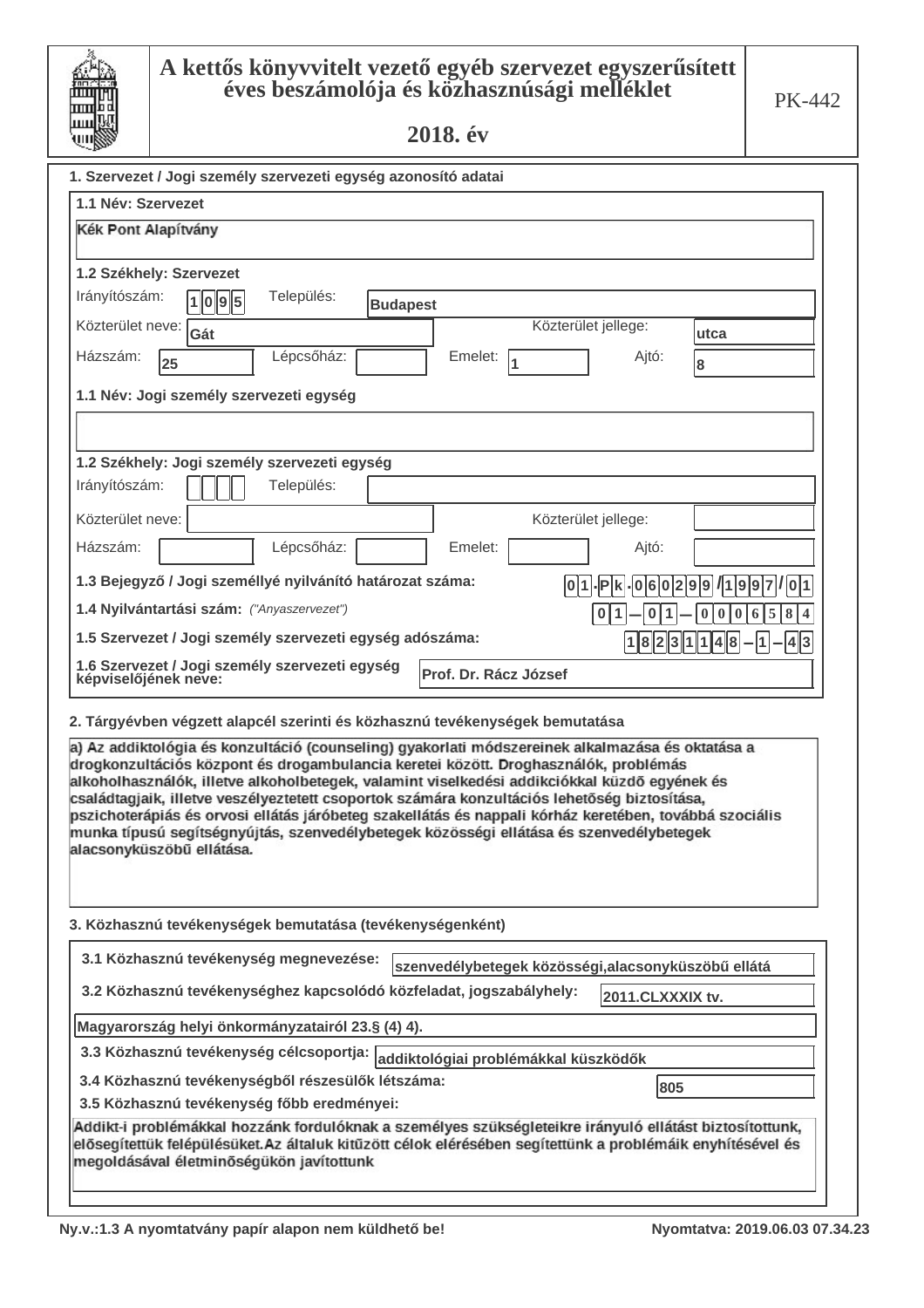| Ш      |
|--------|
| Ш<br>ш |
| Ш      |

# **A kettős könyvvitelt vezető egyéb szervezet egyszerűsített** éves beszámolója és közhasznúsági melléklet

2018. év

| 1. Szervezet / Jogi személy szervezeti egység azonosító adatai                                                                                                                                                                                                                          |
|-----------------------------------------------------------------------------------------------------------------------------------------------------------------------------------------------------------------------------------------------------------------------------------------|
| 1.1 Név: Szervezet                                                                                                                                                                                                                                                                      |
| Kék Pont Alapítvány                                                                                                                                                                                                                                                                     |
|                                                                                                                                                                                                                                                                                         |
| 1.2 Székhely: Szervezet                                                                                                                                                                                                                                                                 |
| Irányítószám:<br>Település:<br>1095<br><b>Budapest</b>                                                                                                                                                                                                                                  |
| Közterület jellege:<br>Közterület neve: [<br>Gát<br>utca                                                                                                                                                                                                                                |
| Lépcsőház:<br>Házszám:<br>Emelet:<br>Ajtó:<br>25<br>8                                                                                                                                                                                                                                   |
| 1.1 Név: Jogi személy szervezeti egység                                                                                                                                                                                                                                                 |
|                                                                                                                                                                                                                                                                                         |
| 1.2 Székhely: Jogi személy szervezeti egység                                                                                                                                                                                                                                            |
| Irányítószám:<br>Település:                                                                                                                                                                                                                                                             |
| Közterület neve:<br>Közterület jellege:                                                                                                                                                                                                                                                 |
| Házszám:<br>Lépcsőház:<br>Emelet:<br>Ajtó:                                                                                                                                                                                                                                              |
| 1.3 Bejegyző / Jogi személlyé nyilvánító határozat száma:<br>$-06029971997701$<br>$ 0 1 $ - $ P k $                                                                                                                                                                                     |
| 1.4 Nyilvántartási szám: ("Anyaszervezet")<br>$\pmb{0}$<br>5<br>$\bf{8}$<br>1<br>6<br>$\overline{\mathbf{4}}$<br>0<br>0                                                                                                                                                                 |
| 1.5 Szervezet / Jogi személy szervezeti egység adószáma:<br>1 8 2 3 1 1 4 8<br>1<br> 4  3                                                                                                                                                                                               |
| 1.6 Szervezet / Jogi személy szervezeti egység<br>Prof. Dr. Rácz József<br>képviselőjének neve:                                                                                                                                                                                         |
| 2. Tárgyévben végzett alapcél szerinti és közhasznú tevékenységek bemutatása                                                                                                                                                                                                            |
| b) Az addiktológia és konzultáció (counseling) gyakorlati módszereinek alkalmazása és oktatása a<br>drogkonzultációs központ és drogambulancia keretei között. Droghasználók, problémás<br>alkoholhasználók, illetve alkoholbetegek, valamint viselkedési addikciókkal küzdő egyének és |

családtagjaik, illetve veszélyeztetett csoportok számára konzultációs lehetőség biztosítása, pszichoterápiás és orvosi ellátás járóbeteg szakellátás és nappali kórház keretében, továbbá szociális munka típusú segítségnyújtás, szenvedélybetegek közösségi ellátása és szenvedélybetegek alacsonyküszöbű ellátása.

3. Közhasznú tevékenységek bemutatása (tevékenységenként)

| 3.1 Közhasznú tevékenység megnevezése:<br>egészségmegőrzés, betegségmegelőzés, gyógyító tev.                                                                                                                                                           |  |  |
|--------------------------------------------------------------------------------------------------------------------------------------------------------------------------------------------------------------------------------------------------------|--|--|
| 3.2 Közhasznú tevékenységhez kapcsolódó közfeladat, jogszabályhely:                                                                                                                                                                                    |  |  |
| 1997. éci CLIV.tv. az egészségügyről 35.§ (1)-(2)                                                                                                                                                                                                      |  |  |
| 3.3 Közhasznú tevékenység célcsoportja: addiktológiai problémákkal küszködők                                                                                                                                                                           |  |  |
| 3.4 Közhasznú tevékenységből részesülők létszáma:<br>618                                                                                                                                                                                               |  |  |
| 3.5 Közhasznú tevékenység főbb eredményei:                                                                                                                                                                                                             |  |  |
| Az egészségügyi tev.-gel diagnózist állítottunk fel, terápiát terveztünk, végeztünk és döntöttünk a további<br>beutalásról. Az eügyi ellátás keretében foglalkoztunk az elvonás ideje alatt jelentkező elvonási tünetek<br>gyógyszeres kezelésével is. |  |  |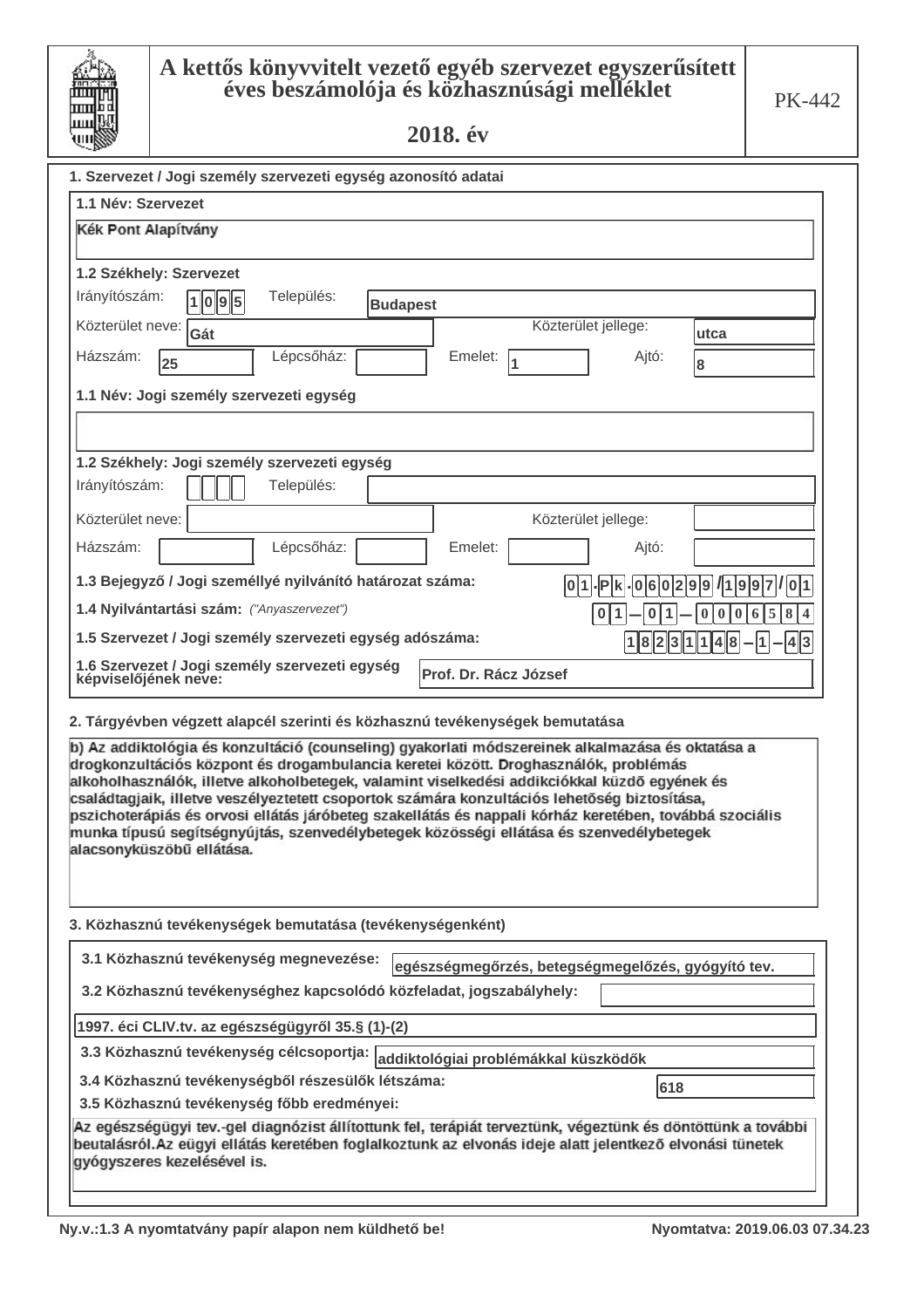

Szervezet / Jogi személy szervezeti egység neve:

# Kék Pont Alapítvány

### **5. Cél szerinti jutattások kimutatása**

|     |                                                      |          | (Adatok ezer forintban.) |
|-----|------------------------------------------------------|----------|--------------------------|
|     | 5.1 Cél szerinti juttatás megnevezése                | Előző év | Tárgyév                  |
|     |                                                      |          |                          |
|     | 5.2 Cél szerinti juttatás megnevezése                | Előző év | Tárgy év                 |
|     |                                                      | ŋ        |                          |
| 5.3 | Cél szerinti jutattás megnevezése                    | Előző év | Tárgy év                 |
|     |                                                      |          |                          |
|     | Cél szerinti juttatások kimutatása<br>(összesen)     | O        |                          |
|     | Cél szerinti juttatások kimutatása<br>(mindösszesen) |          |                          |

#### 6. Vezető tisztségviselőknek nyújtott juttatás

| 6.1 | Tisztség                                                       | $El$ őző év $(1)$ | Tárgyév (2)  |
|-----|----------------------------------------------------------------|-------------------|--------------|
|     |                                                                | 3 0 0 0           | 3 0 0 0      |
| 6.2 | Tisztség                                                       | $El$ őző év $(1)$ | Tárgy év (2) |
|     |                                                                |                   |              |
| Α.  | Vezető tisztségviselőknek nyújtott<br>juttatás (mindösszesen): | 3 0 0 0           | 3 000        |
|     |                                                                |                   |              |

Ny.v.:1.3 A nyomtatvány papír alapon nem küldhető be! **100 minut 100 minut 100 minut 100 minut** 1019.06.03 07.34.23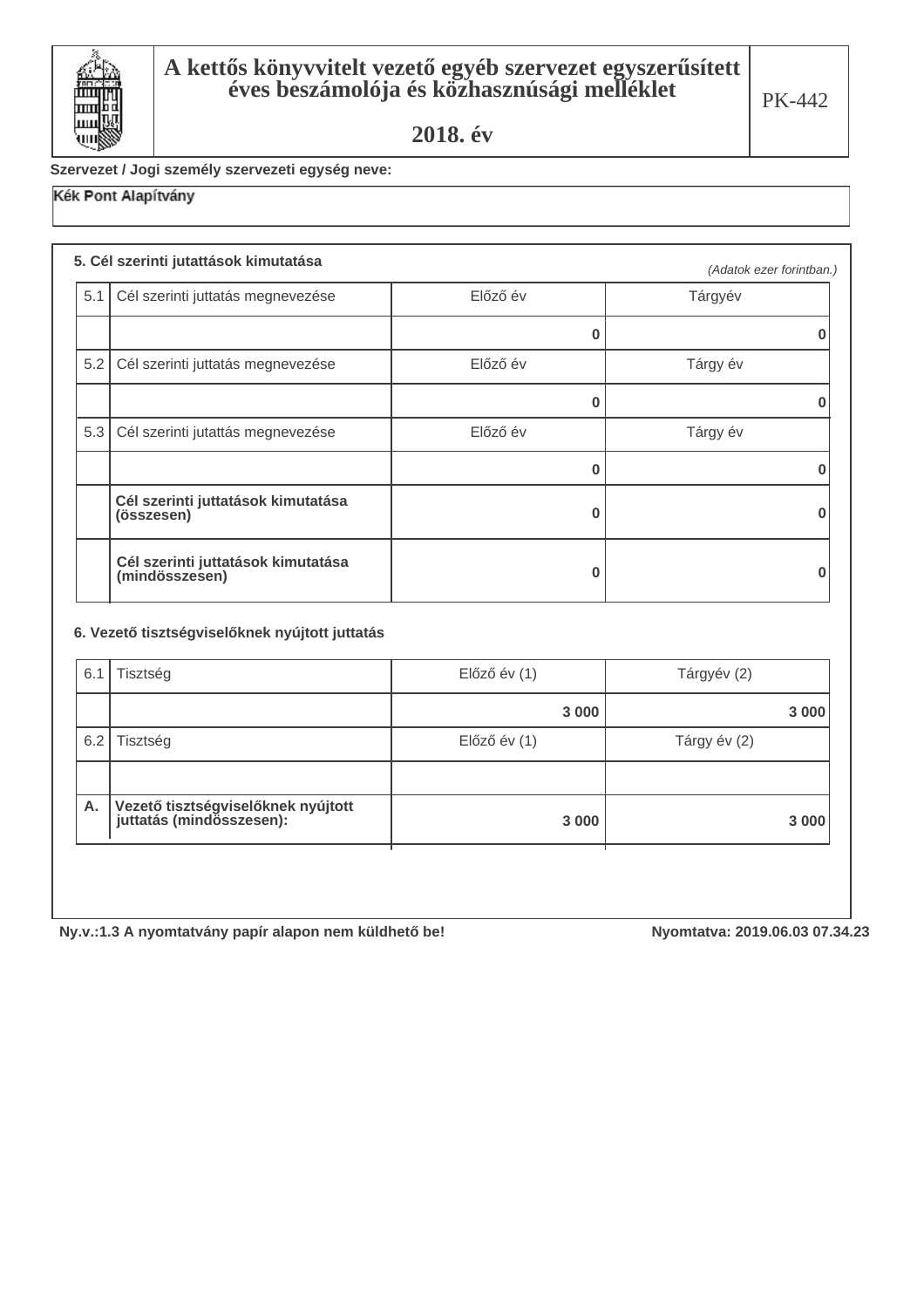

Szervezet / Jogi személy szervezeti egység neve:

### Kék Pont Alapítvány

| 7. Közhasznú jogállás megállapításához szükséges mutatók                                                                                                                                  |                         |                         |
|-------------------------------------------------------------------------------------------------------------------------------------------------------------------------------------------|-------------------------|-------------------------|
| Alapadatok                                                                                                                                                                                | $El$ őző év $(1)$       | Tárgyév (2)             |
| <b>B.</b> Éves összes bevétel                                                                                                                                                             | 81 998                  | 93 012                  |
| ebből:                                                                                                                                                                                    |                         |                         |
| C. A személyi jövedelemadó meghatározott részének az<br>adózó rendelkezése szerinti felhasználásáról szóló<br>1996. évi CXXVI. törvény alapján átutalt összeg                             | 372                     | 555                     |
| D. Közszolgáltatási bevétel                                                                                                                                                               | 15 071                  | 15 999                  |
| E. Normatív támogatás                                                                                                                                                                     |                         |                         |
| F. Az Európai Unió strukturális alapjaiból, illetve<br>a Kohéziós Alapból nyújtott támogatás                                                                                              | 0                       | 2942                    |
| G. Korrigált bevétel [B-(C+D+E+F)]                                                                                                                                                        | 66 555                  | 73 516                  |
| H. Összes ráfordítás (kiadás)                                                                                                                                                             | 75 117                  | 83 942                  |
| I. Ebből személyi jellegű ráfordítás                                                                                                                                                      | 31 061                  | 35 769                  |
| J. Közhasznú tevékenység ráfordításai                                                                                                                                                     | 75 116                  | 83 939                  |
| K. Adózott eredmény                                                                                                                                                                       | 6881                    | 9070                    |
| L. A szervezet munkájában közreműködő közérdekű önkéntes<br>en visztanulálja személyek száma<br>(a közérdekű önkéntes tevékenységről szóló<br>2005. évi LXXXVIII. törvénynek megfelelően) | 12                      | 10                      |
| Erőforrás ellátottság mutatói                                                                                                                                                             | Mutató teljesítése      |                         |
|                                                                                                                                                                                           | Igen                    | Nem                     |
| Ectv. 32. § (4) a) $[(B1+B2)/2 > 1.000.000, -Ft]$                                                                                                                                         | $\vert\mathbf{x}\vert$  |                         |
| Ectv. 32. § (4) b) [K1+K2>=0]                                                                                                                                                             | X                       |                         |
| Ectv. 32. § (4) c) [(11+12-A1-A2)/(H1+H2)>=0,25]                                                                                                                                          | $\vert\mathbf{x}\vert$  |                         |
| Társadalmi támogatottság mutatói                                                                                                                                                          | Mutató teljesítése      |                         |
| Ectv. 32. § (5) a) [(C1+C2)/(G1+G2) >=0,02]                                                                                                                                               |                         | $\mathbf{\overline{X}}$ |
| Ectv. 32. § (5) b) [(J1+J2)/(H1+H2)>=0,5]                                                                                                                                                 | $\mathbf{\Sigma}$       |                         |
| Ectv. 32. § (5) c) [(L1+L2)/2>= 10 fő]                                                                                                                                                    | $\mathbf{\overline{X}}$ |                         |

Ny.v.:1.3 A nyomtatvány papír alapon nem küldhető be!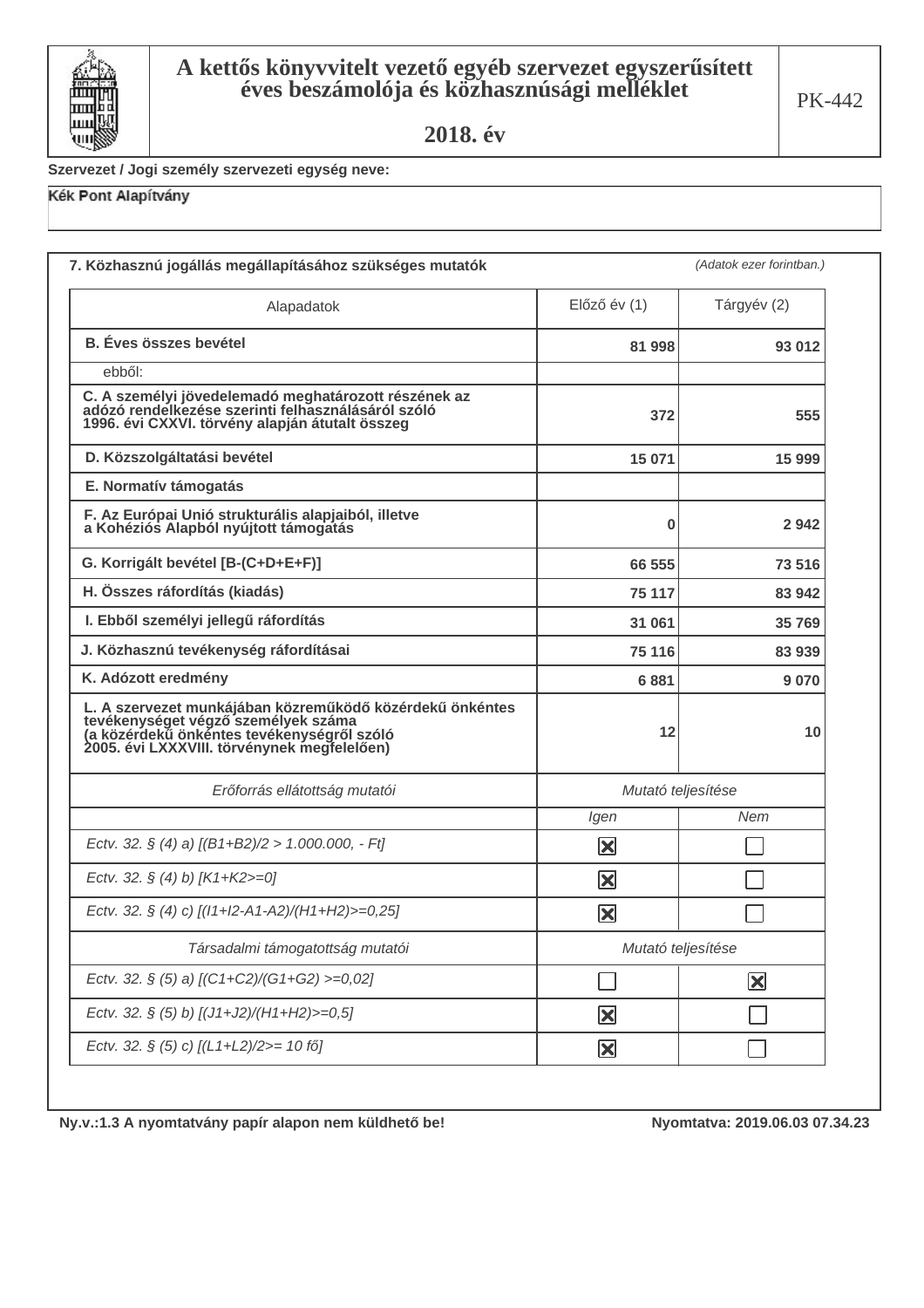

### Szervezet / Jogi személy szervezeti egység neve:

| Támogatási program elnevezése:                                                                                                                                                                                                                                                                                                                                                                                                                                                                                                                                                                                       | 03,08,09-Szenvedélybetegek III., VIII., IX. ker. normatív ellátásai |  |
|----------------------------------------------------------------------------------------------------------------------------------------------------------------------------------------------------------------------------------------------------------------------------------------------------------------------------------------------------------------------------------------------------------------------------------------------------------------------------------------------------------------------------------------------------------------------------------------------------------------------|---------------------------------------------------------------------|--|
| Támogató megnevezése:                                                                                                                                                                                                                                                                                                                                                                                                                                                                                                                                                                                                | <b>EMMI</b>                                                         |  |
| Támogatás forrása:                                                                                                                                                                                                                                                                                                                                                                                                                                                                                                                                                                                                   | $\boxed{\mathbf{X}}$<br>központi költségvetés                       |  |
|                                                                                                                                                                                                                                                                                                                                                                                                                                                                                                                                                                                                                      | önkormányzati költségvetés                                          |  |
|                                                                                                                                                                                                                                                                                                                                                                                                                                                                                                                                                                                                                      | nemzetközi forrás                                                   |  |
|                                                                                                                                                                                                                                                                                                                                                                                                                                                                                                                                                                                                                      | más gazdálkodó                                                      |  |
| Támogatás időtartama:                                                                                                                                                                                                                                                                                                                                                                                                                                                                                                                                                                                                | 2018.01.01-2018.12.31.                                              |  |
| Támogatási összeg:                                                                                                                                                                                                                                                                                                                                                                                                                                                                                                                                                                                                   | 24 450 000                                                          |  |
| - ebből a tárgyévre jutó összeg:                                                                                                                                                                                                                                                                                                                                                                                                                                                                                                                                                                                     | 24 450 000                                                          |  |
| - tárgyévben felhasznált összeg:                                                                                                                                                                                                                                                                                                                                                                                                                                                                                                                                                                                     | 27 392 835                                                          |  |
| - tárgyévben folyósított összeg:                                                                                                                                                                                                                                                                                                                                                                                                                                                                                                                                                                                     | 24 450 000                                                          |  |
| Támogatás típusa:                                                                                                                                                                                                                                                                                                                                                                                                                                                                                                                                                                                                    | visszatérítendő<br>vissza nem térítendő<br>$\boxed{\mathbf{X}}$     |  |
|                                                                                                                                                                                                                                                                                                                                                                                                                                                                                                                                                                                                                      | Tárgyévben felhasznált összeg részletezése jogcímenként:            |  |
| Személyi                                                                                                                                                                                                                                                                                                                                                                                                                                                                                                                                                                                                             | 12 900 772                                                          |  |
| Dologi                                                                                                                                                                                                                                                                                                                                                                                                                                                                                                                                                                                                               | 14 492 063                                                          |  |
| Felhalmozási                                                                                                                                                                                                                                                                                                                                                                                                                                                                                                                                                                                                         | 0                                                                   |  |
| Osszesen:                                                                                                                                                                                                                                                                                                                                                                                                                                                                                                                                                                                                            | 27 392 835                                                          |  |
| Támogatás tárgyévi felhasználásának szöveges bemutatása:                                                                                                                                                                                                                                                                                                                                                                                                                                                                                                                                                             |                                                                     |  |
| A támogatás nagy részéből a közösségi koordinátorok és gondozók bérét, megbízási díjainak költségeit fedeztük,<br>valamint ez a támogatás nyújtott fedezetet a szolgáltatások székhelyeinek fenntartásával kapcsolatban felmerült<br>rezsiköltségek fedezetére is (irodabérlet, közszolgáltatók költségei, javítások, biztosítások, stb.)                                                                                                                                                                                                                                                                            |                                                                     |  |
| Az üzleti évben végzett főbb tevékenységek és programok bemutatása                                                                                                                                                                                                                                                                                                                                                                                                                                                                                                                                                   |                                                                     |  |
| Alkohol- és drogproblémákkal. valamint viselkedési addikciókkal küzdők számára a III., VIII., IX. kerületben<br>közösségi szenvedélybeteg ellátást nyújtottunk 2018-ban is. A felépülés szemléletű, a kliensek szükségletére épülő<br>közösségi ellátás a köv. tevékenységelemekből állt: állapotfelmérés, személyes célok meghatározása,<br>kulcsproblémák beazonosítása, felépülési terv elkészítése, egyéni esetkezelés, relapszus prevenció, a magas<br>kockázatú helyzetekkel való megbirkózás készségének fejlesztése, pszichoedukáció, családgondozás,<br>kommunikációs és problémamegoldó készségfejlesztés. |                                                                     |  |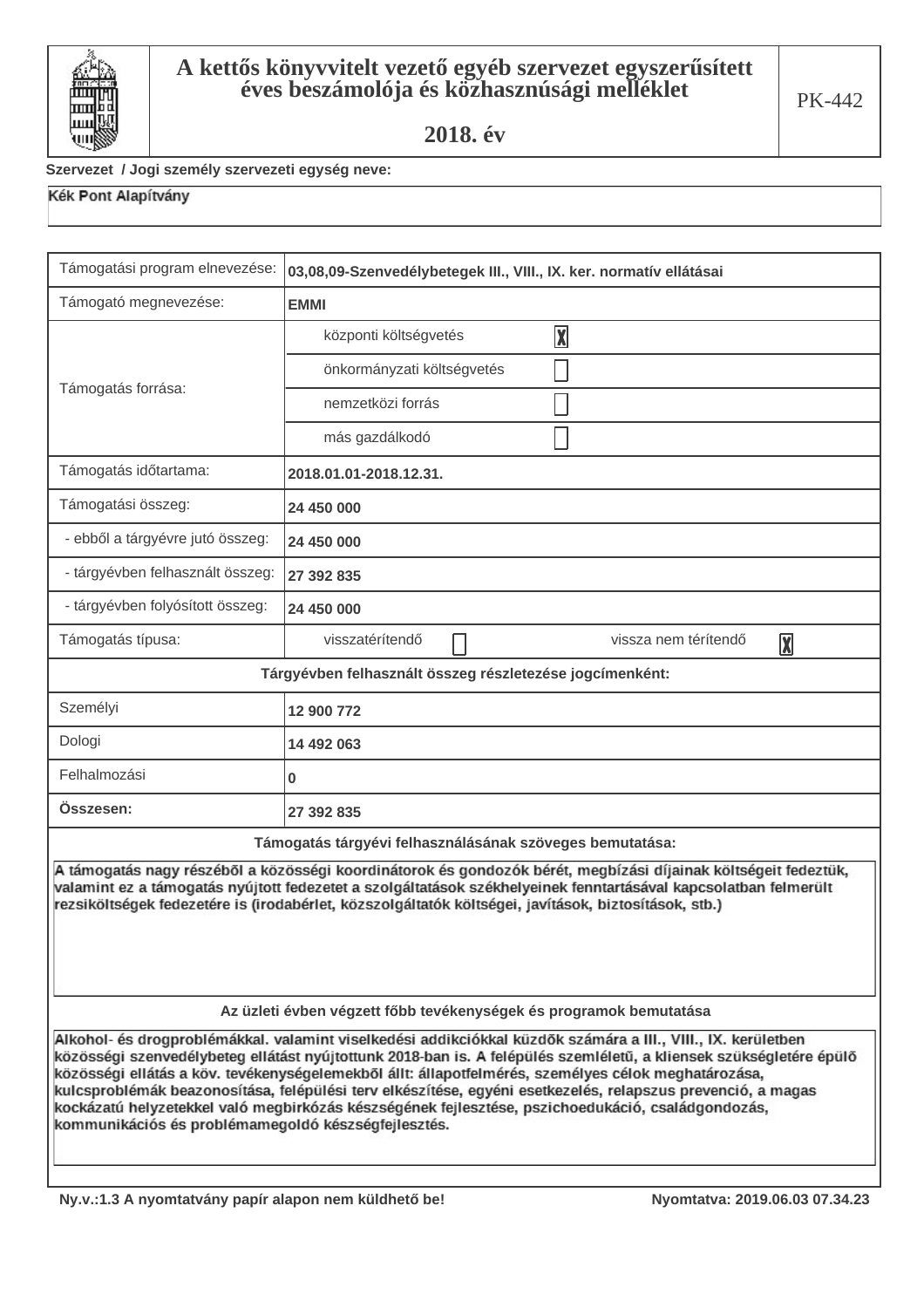

#### Szervezet / Jogi személy szervezeti egység neve:

| Támogatási program elnevezése:                                                                                                                                                                                                                                                                                                                                                                                                                                        | 3, 9-Szenvedélybetegek III. és IX. ker. alacsonyküszöbű ellátásai |  |
|-----------------------------------------------------------------------------------------------------------------------------------------------------------------------------------------------------------------------------------------------------------------------------------------------------------------------------------------------------------------------------------------------------------------------------------------------------------------------|-------------------------------------------------------------------|--|
| Támogató megnevezése:                                                                                                                                                                                                                                                                                                                                                                                                                                                 | <b>EMMI</b>                                                       |  |
|                                                                                                                                                                                                                                                                                                                                                                                                                                                                       | $\boxed{\mathbf{X}}$<br>központi költségvetés                     |  |
|                                                                                                                                                                                                                                                                                                                                                                                                                                                                       | önkormányzati költségvetés                                        |  |
| Támogatás forrása:                                                                                                                                                                                                                                                                                                                                                                                                                                                    | nemzetközi forrás                                                 |  |
|                                                                                                                                                                                                                                                                                                                                                                                                                                                                       | más gazdálkodó                                                    |  |
| Támogatás időtartama:                                                                                                                                                                                                                                                                                                                                                                                                                                                 | 2018.01.01-2018.12.31.                                            |  |
| Támogatási összeg:                                                                                                                                                                                                                                                                                                                                                                                                                                                    | 15 000 000                                                        |  |
| - ebből a tárgyévre jutó összeg:                                                                                                                                                                                                                                                                                                                                                                                                                                      | 15 000 000                                                        |  |
| - tárgyévben felhasznált összeg:                                                                                                                                                                                                                                                                                                                                                                                                                                      | 16 014 251                                                        |  |
| - tárgyévben folyósított összeg:                                                                                                                                                                                                                                                                                                                                                                                                                                      | 15 000 000                                                        |  |
| Támogatás típusa:                                                                                                                                                                                                                                                                                                                                                                                                                                                     | visszatérítendő<br>vissza nem térítendő<br>$\boxed{\mathbf{X}}$   |  |
|                                                                                                                                                                                                                                                                                                                                                                                                                                                                       | Tárgyévben felhasznált összeg részletezése jogcímenként:          |  |
| Személyi                                                                                                                                                                                                                                                                                                                                                                                                                                                              | 7 817 457                                                         |  |
| Dologi                                                                                                                                                                                                                                                                                                                                                                                                                                                                | 8 196 794                                                         |  |
| Felhalmozási                                                                                                                                                                                                                                                                                                                                                                                                                                                          | 0                                                                 |  |
| Osszesen:                                                                                                                                                                                                                                                                                                                                                                                                                                                             | 16 014 251                                                        |  |
| Támogatás tárgyévi felhasználásának szöveges bemutatása:                                                                                                                                                                                                                                                                                                                                                                                                              |                                                                   |  |
| A támogatás nagy részéből az alacsonyküszöbű koordinátorok, konzultánsok és segítők bérét, megbízási díjainak<br>költségeit fedeztük, valamint ez a támogatás nyújtott fedezetet a szolgáltatások székhelyeinek fenntartásával<br>kapcsolatban felmerült rezsiköltségek fedezetére is (irodabérlet, közszolgáltatók költségei, javítások, biztosítások,<br>stb.)                                                                                                      |                                                                   |  |
| Az üzleti évben végzett főbb tevékenységek és programok bemutatása                                                                                                                                                                                                                                                                                                                                                                                                    |                                                                   |  |
| Alkohol- és drogproblémákkal. valamint viselkedési addikciókkal küzdők számára a III. és IX. kerületben<br>alacsonyküszöbű ellátást nyújtottunk 2018-ban is. Az alacsonyküszöbű ellátásaink anonim módon voltak igénybe<br>vehetőek, melynek keretében információnyújtást, tanácsadást, közösségi fejlesztést, esetkezelést, gondozást,<br>szűrést, utcai megkereső tevékenységet folytattunk, és elősegítettük klienseink számára a szabadidő hasznos<br>eltöltését. |                                                                   |  |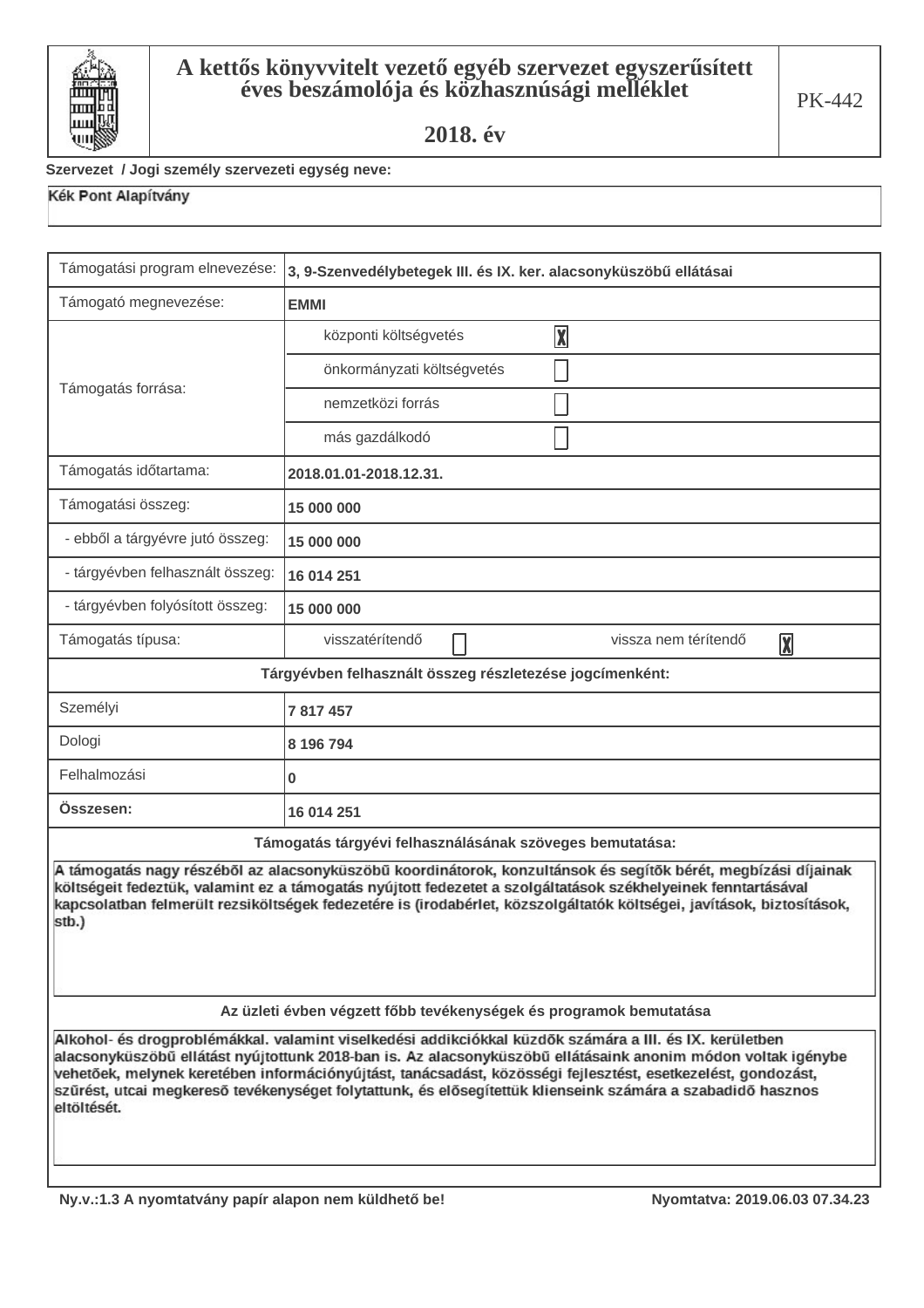

#### Szervezet / Jogi személy szervezeti egység neve:

| Támogatási program elnevezése:                                                                                                                                                                                                                                                                                                                                                                                                                                                                                                                                                                                                                                                                | 201- Óbuda Békásmegyer Önkormányzatának Támogatása       |  |
|-----------------------------------------------------------------------------------------------------------------------------------------------------------------------------------------------------------------------------------------------------------------------------------------------------------------------------------------------------------------------------------------------------------------------------------------------------------------------------------------------------------------------------------------------------------------------------------------------------------------------------------------------------------------------------------------------|----------------------------------------------------------|--|
| Támogató megnevezése:                                                                                                                                                                                                                                                                                                                                                                                                                                                                                                                                                                                                                                                                         | Óbuda-Békásmegyer Önkormányzata                          |  |
| Támogatás forrása:                                                                                                                                                                                                                                                                                                                                                                                                                                                                                                                                                                                                                                                                            | központi költségvetés                                    |  |
|                                                                                                                                                                                                                                                                                                                                                                                                                                                                                                                                                                                                                                                                                               | $\overline{\mathbf{X}}$<br>önkormányzati költségvetés    |  |
|                                                                                                                                                                                                                                                                                                                                                                                                                                                                                                                                                                                                                                                                                               | nemzetközi forrás                                        |  |
|                                                                                                                                                                                                                                                                                                                                                                                                                                                                                                                                                                                                                                                                                               | más gazdálkodó                                           |  |
| Támogatás időtartama:                                                                                                                                                                                                                                                                                                                                                                                                                                                                                                                                                                                                                                                                         | 2018.01.01-2018.12.31.                                   |  |
| Támogatási összeg:                                                                                                                                                                                                                                                                                                                                                                                                                                                                                                                                                                                                                                                                            | 4 000 000                                                |  |
| - ebből a tárgyévre jutó összeg:                                                                                                                                                                                                                                                                                                                                                                                                                                                                                                                                                                                                                                                              | 4 000 000                                                |  |
| - tárgyévben felhasznált összeg:                                                                                                                                                                                                                                                                                                                                                                                                                                                                                                                                                                                                                                                              | 4 000 000                                                |  |
| - tárgyévben folyósított összeg:                                                                                                                                                                                                                                                                                                                                                                                                                                                                                                                                                                                                                                                              | 4 000 000                                                |  |
| Támogatás típusa:                                                                                                                                                                                                                                                                                                                                                                                                                                                                                                                                                                                                                                                                             | visszatérítendő<br>vissza nem térítendő<br>X             |  |
|                                                                                                                                                                                                                                                                                                                                                                                                                                                                                                                                                                                                                                                                                               | Tárgyévben felhasznált összeg részletezése jogcímenként: |  |
| Személyi                                                                                                                                                                                                                                                                                                                                                                                                                                                                                                                                                                                                                                                                                      | 0                                                        |  |
| Dologi                                                                                                                                                                                                                                                                                                                                                                                                                                                                                                                                                                                                                                                                                        | 4 000 000                                                |  |
| Felhalmozási                                                                                                                                                                                                                                                                                                                                                                                                                                                                                                                                                                                                                                                                                  | 0                                                        |  |
| Osszesen:                                                                                                                                                                                                                                                                                                                                                                                                                                                                                                                                                                                                                                                                                     | 4 000 000                                                |  |
| Támogatás tárgyévi felhasználásának szöveges bemutatása:                                                                                                                                                                                                                                                                                                                                                                                                                                                                                                                                                                                                                                      |                                                          |  |
| Az Óbudai Önkormányzati finanszírozásból biztosítottuk a 2018-as évben az ambulancia a dologi illetve fenntartási<br>jellegű kiadásainak egy részét. Emellett az önkormányzati támogatás tette lehetővé a Békásmegyeri ambulancián<br>rendszeresen működő ingyenes jogsegélyszolgálat finanszírozását és pszichiáter foglalkoztatását is.                                                                                                                                                                                                                                                                                                                                                     |                                                          |  |
| Az üzleti évben végzett főbb tevékenységek és programok bemutatása                                                                                                                                                                                                                                                                                                                                                                                                                                                                                                                                                                                                                            |                                                          |  |
| A III. kerületi ambulancia feladata; Békásmegyer és vonzáskörzetében élő droghasználó kliensek és hozzátartozóik<br>megkeresése, kezelésbe vétele és komplex ambuláns ellátása életminőségük ált. javulásának elősegítése érdekében.<br>Mindez heti 5 napos nyitva tartással valósul meg a multidiszciplináris - pszichiáter, pszichológus, szociális munkás,<br>addiktológiai konzultáns és jogász – szakmai team szoros együttműködése által. A Kék Pont ügyvéd munkatársa heti<br>1 alkalommal tart félfogadást kábítószer fogyasztók, hozzátartozóik és az e területen dolgozó terápiás szakemberek<br>részére. Ennek során büntetőeljárások, rendőri intézkedések kapcsán ad tanácsokat. |                                                          |  |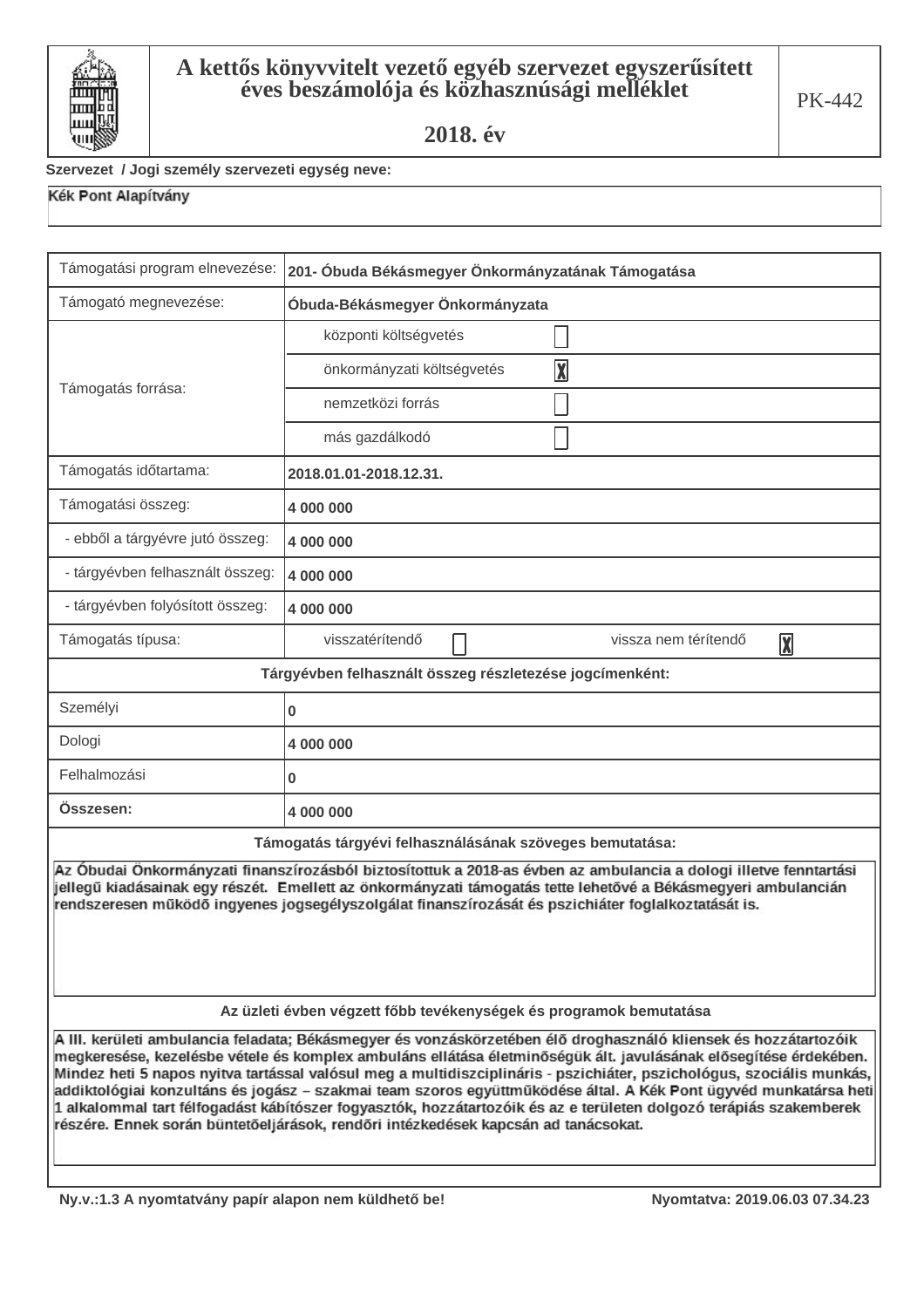

#### Szervezet / Jogi személy szervezeti egység neve:

| Támogatási program elnevezése:                                                                                                                                                                                                                                                                                                                                                                                                                                                                                                                                                                                                                                                                                                                                                                  | 329- KAB-ME-17-KMR-C-25859 Rádió BKS                     |  |
|-------------------------------------------------------------------------------------------------------------------------------------------------------------------------------------------------------------------------------------------------------------------------------------------------------------------------------------------------------------------------------------------------------------------------------------------------------------------------------------------------------------------------------------------------------------------------------------------------------------------------------------------------------------------------------------------------------------------------------------------------------------------------------------------------|----------------------------------------------------------|--|
| Támogató megnevezése:                                                                                                                                                                                                                                                                                                                                                                                                                                                                                                                                                                                                                                                                                                                                                                           | <b>EMMI</b>                                              |  |
|                                                                                                                                                                                                                                                                                                                                                                                                                                                                                                                                                                                                                                                                                                                                                                                                 | $\overline{\mathbf{X}}$<br>központi költségvetés         |  |
|                                                                                                                                                                                                                                                                                                                                                                                                                                                                                                                                                                                                                                                                                                                                                                                                 | önkormányzati költségvetés                               |  |
| Támogatás forrása:                                                                                                                                                                                                                                                                                                                                                                                                                                                                                                                                                                                                                                                                                                                                                                              | nemzetközi forrás                                        |  |
|                                                                                                                                                                                                                                                                                                                                                                                                                                                                                                                                                                                                                                                                                                                                                                                                 | más gazdálkodó                                           |  |
| Támogatás időtartama:                                                                                                                                                                                                                                                                                                                                                                                                                                                                                                                                                                                                                                                                                                                                                                           | 2017.09.01-2018.06.30.,                                  |  |
| Támogatási összeg:                                                                                                                                                                                                                                                                                                                                                                                                                                                                                                                                                                                                                                                                                                                                                                              | 7934680                                                  |  |
| - ebből a tárgyévre jutó összeg:                                                                                                                                                                                                                                                                                                                                                                                                                                                                                                                                                                                                                                                                                                                                                                | 5 801 587                                                |  |
| - tárgyévben felhasznált összeg:                                                                                                                                                                                                                                                                                                                                                                                                                                                                                                                                                                                                                                                                                                                                                                | 5 801 587                                                |  |
| - tárgyévben folyósított összeg:                                                                                                                                                                                                                                                                                                                                                                                                                                                                                                                                                                                                                                                                                                                                                                | 0                                                        |  |
| Támogatás típusa:                                                                                                                                                                                                                                                                                                                                                                                                                                                                                                                                                                                                                                                                                                                                                                               | visszatérítendő<br>vissza nem térítendő<br>X             |  |
|                                                                                                                                                                                                                                                                                                                                                                                                                                                                                                                                                                                                                                                                                                                                                                                                 | Tárgyévben felhasznált összeg részletezése jogcímenként: |  |
| Személyi                                                                                                                                                                                                                                                                                                                                                                                                                                                                                                                                                                                                                                                                                                                                                                                        | 0                                                        |  |
| Dologi                                                                                                                                                                                                                                                                                                                                                                                                                                                                                                                                                                                                                                                                                                                                                                                          | 5 634 177                                                |  |
| Felhalmozási                                                                                                                                                                                                                                                                                                                                                                                                                                                                                                                                                                                                                                                                                                                                                                                    | 163 410                                                  |  |
| Összesen:                                                                                                                                                                                                                                                                                                                                                                                                                                                                                                                                                                                                                                                                                                                                                                                       | 5797587                                                  |  |
|                                                                                                                                                                                                                                                                                                                                                                                                                                                                                                                                                                                                                                                                                                                                                                                                 | Támogatás tárgyévi felhasználásának szöveges bemutatása: |  |
| A programtámogatásból szupervizióra, a rádiózás eszközeire, a program szakembereinek megbízási díjára,<br>pszichiáter díjára és szakkönyvekre, egyéb programeszközökre költöttünk                                                                                                                                                                                                                                                                                                                                                                                                                                                                                                                                                                                                               |                                                          |  |
| Az üzleti évben végzett főbb tevékenységek és programok bemutatása                                                                                                                                                                                                                                                                                                                                                                                                                                                                                                                                                                                                                                                                                                                              |                                                          |  |
| Egy korábbi projektből létrehozott Töltőállomás bázison egy közösségi rádió közös felépítése és működtetése abból<br>a célból, hogy a fiatalok a droghasználattal szemben olyan élményalapú és könnyen hasznosítható tudásra és<br>kompetenciára tegyenek szert, amellyel javulnak az életesélyeik és az egyéni kitejesedésük feltételei, elkerülve a<br>drogfüggőség csapdáját és a kudarcokkal teli élet problémahalmazát. Programunk által a bevonást követően időben<br>kapnak segítséget azok a családok, amelyekben családi diszfunkciók vagy krízisek következtében a fiatalkorú<br>gyermek nagyon korán jut el a drogok kipróbálásáig, erősen veszélyeztetett a szerfüggőség kialakulásának<br>tekintetében. E célból a projekt családterápiás foglalkozások tartását is finanszírozza. |                                                          |  |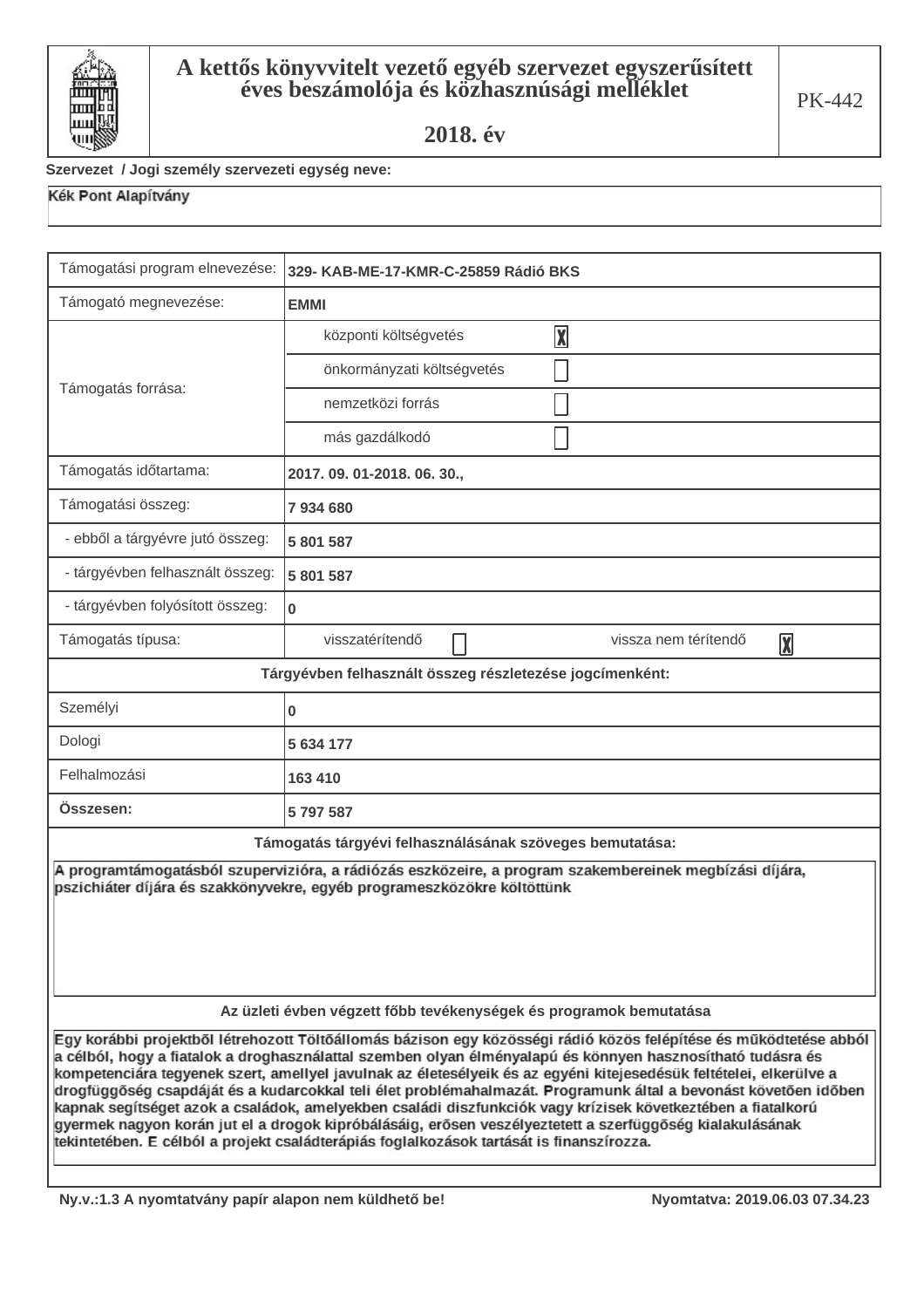

#### Szervezet / Jogi személy szervezeti egység neve:

| Támogatási program elnevezése:                                                                                                                                                                                                                                                                                                                                                                                                                                                                                                                                                                                                                                                                                                                    | 330- KAB-FF-17-B-25959, Felépülés centrikus addiktológiai programok közösségi színterekre. |  |
|---------------------------------------------------------------------------------------------------------------------------------------------------------------------------------------------------------------------------------------------------------------------------------------------------------------------------------------------------------------------------------------------------------------------------------------------------------------------------------------------------------------------------------------------------------------------------------------------------------------------------------------------------------------------------------------------------------------------------------------------------|--------------------------------------------------------------------------------------------|--|
| Támogató megnevezése:                                                                                                                                                                                                                                                                                                                                                                                                                                                                                                                                                                                                                                                                                                                             | <b>EMMI</b>                                                                                |  |
|                                                                                                                                                                                                                                                                                                                                                                                                                                                                                                                                                                                                                                                                                                                                                   | $\boxed{\mathbf{X}}$<br>központi költségvetés                                              |  |
|                                                                                                                                                                                                                                                                                                                                                                                                                                                                                                                                                                                                                                                                                                                                                   | önkormányzati költségvetés                                                                 |  |
| Támogatás forrása:                                                                                                                                                                                                                                                                                                                                                                                                                                                                                                                                                                                                                                                                                                                                | nemzetközi forrás                                                                          |  |
|                                                                                                                                                                                                                                                                                                                                                                                                                                                                                                                                                                                                                                                                                                                                                   | más gazdálkodó                                                                             |  |
| Támogatás időtartama:                                                                                                                                                                                                                                                                                                                                                                                                                                                                                                                                                                                                                                                                                                                             | 2017.09.01-2018.06.30.                                                                     |  |
| Támogatási összeg:                                                                                                                                                                                                                                                                                                                                                                                                                                                                                                                                                                                                                                                                                                                                | 4 000 000                                                                                  |  |
| - ebből a tárgyévre jutó összeg:                                                                                                                                                                                                                                                                                                                                                                                                                                                                                                                                                                                                                                                                                                                  | 2 694 265                                                                                  |  |
| - tárgyévben felhasznált összeg:                                                                                                                                                                                                                                                                                                                                                                                                                                                                                                                                                                                                                                                                                                                  | 2 694 265                                                                                  |  |
| - tárgyévben folyósított összeg:                                                                                                                                                                                                                                                                                                                                                                                                                                                                                                                                                                                                                                                                                                                  | 4 000 000                                                                                  |  |
| Támogatás típusa:                                                                                                                                                                                                                                                                                                                                                                                                                                                                                                                                                                                                                                                                                                                                 | visszatérítendő<br>vissza nem térítendő<br>$\sqrt{\mathbf{X}}$                             |  |
|                                                                                                                                                                                                                                                                                                                                                                                                                                                                                                                                                                                                                                                                                                                                                   | Tárgyévben felhasznált összeg részletezése jogcímenként:                                   |  |
| Személyi                                                                                                                                                                                                                                                                                                                                                                                                                                                                                                                                                                                                                                                                                                                                          | 2 418 305                                                                                  |  |
| Dologi                                                                                                                                                                                                                                                                                                                                                                                                                                                                                                                                                                                                                                                                                                                                            | 275 960                                                                                    |  |
| Felhalmozási                                                                                                                                                                                                                                                                                                                                                                                                                                                                                                                                                                                                                                                                                                                                      |                                                                                            |  |
| Osszesen:                                                                                                                                                                                                                                                                                                                                                                                                                                                                                                                                                                                                                                                                                                                                         | 2 694 265                                                                                  |  |
| Támogatás tárgyévi felhasználásának szöveges bemutatása:                                                                                                                                                                                                                                                                                                                                                                                                                                                                                                                                                                                                                                                                                          |                                                                                            |  |
| A programtámogatásból vásároltunk 2 laptopot vásároltunk és ebből finanszíroztuk a szuperviziókat, a konzultációs<br>szakembereket, a hozzátartozói csoportvezetők díját. Vettünk még szakkönyveket és néhány irodaszert is.                                                                                                                                                                                                                                                                                                                                                                                                                                                                                                                      |                                                                                            |  |
| Az üzleti évben végzett főbb tevékenységek és programok bemutatása                                                                                                                                                                                                                                                                                                                                                                                                                                                                                                                                                                                                                                                                                |                                                                                            |  |
| Programunk során különböző színtereken - csoportos foglalkozás keretében, közösségfejlesztő alternatíva<br>kínálásával és az online térben megvalósuló anonim konzultáció biztosításával – kívántuk megszólítani a<br>felépülőket. A variábilis szolgáltatások lehetőséget nyújtottak a tinédzserek és a felnőttek számára is az egyéni<br>szempontok alapján az ideális programelemben való részvételre. Működtetett csoportok: "Mit tehetek önmagamért"<br>címmel tervezett tematikus pszichoterápiás kiscsoport, mesecsoport, színházterápiás csoport, kamaszcsoport, urban<br>golf klub. A program keretében e mellett a 2016-17-ben létrehozott online tanácsadást fejlesztettük, a kollégák<br>létszámának növelésével és továbbkénzésével. |                                                                                            |  |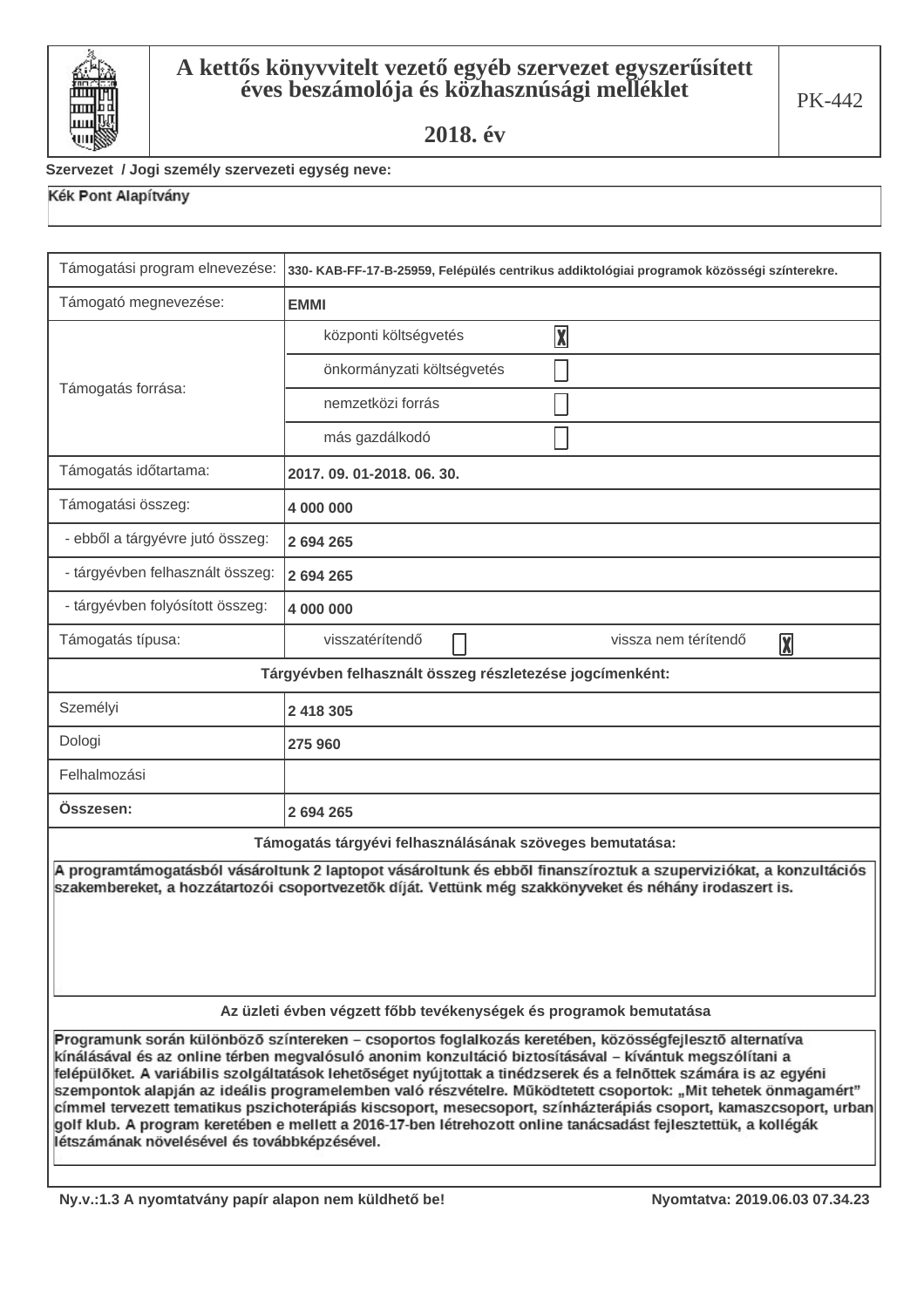

### Szervezet / Jogi személy szervezeti egység neve:

| Támogatási program elnevezése:                                                                                                                                                              | 331- KAB-FF-17-C-25968, A Kék Pont Gát utcai felépülési központjának megújítása                                                                                                             |  |
|---------------------------------------------------------------------------------------------------------------------------------------------------------------------------------------------|---------------------------------------------------------------------------------------------------------------------------------------------------------------------------------------------|--|
| Támogató megnevezése:                                                                                                                                                                       | <b>EMMI</b>                                                                                                                                                                                 |  |
|                                                                                                                                                                                             | $\overline{\mathbf{X}}$<br>központi költségvetés                                                                                                                                            |  |
|                                                                                                                                                                                             | önkormányzati költségvetés                                                                                                                                                                  |  |
| Támogatás forrása:                                                                                                                                                                          | nemzetközi forrás                                                                                                                                                                           |  |
|                                                                                                                                                                                             | más gazdálkodó                                                                                                                                                                              |  |
| Támogatás időtartama:                                                                                                                                                                       | 2017, 09, 01-2018, 06, 30,                                                                                                                                                                  |  |
| Támogatási összeg:                                                                                                                                                                          | 1 000 000                                                                                                                                                                                   |  |
| - ebből a tárgyévre jutó összeg:                                                                                                                                                            | 1 000 000                                                                                                                                                                                   |  |
| - tárgyévben felhasznált összeg:                                                                                                                                                            | 1 000 000                                                                                                                                                                                   |  |
| - tárgyévben folyósított összeg:                                                                                                                                                            | 1 000 000                                                                                                                                                                                   |  |
| Támogatás típusa:                                                                                                                                                                           | visszatérítendő<br>vissza nem térítendő<br>$\boxed{\mathbf{X}}$                                                                                                                             |  |
|                                                                                                                                                                                             | Tárgyévben felhasznált összeg részletezése jogcímenként:                                                                                                                                    |  |
| Személyi                                                                                                                                                                                    | 0                                                                                                                                                                                           |  |
| Dologi                                                                                                                                                                                      | 0                                                                                                                                                                                           |  |
| Felhalmozási                                                                                                                                                                                | 1 000 000                                                                                                                                                                                   |  |
| Összesen:                                                                                                                                                                                   | 1 000 000                                                                                                                                                                                   |  |
| Támogatás tárgyévi felhasználásának szöveges bemutatása:                                                                                                                                    |                                                                                                                                                                                             |  |
|                                                                                                                                                                                             | A Gát utcai ambulancia részleges felújítása: konzultációs szobák hangszigetelése, egyes helyiségek festése, illetve a<br>békásmegyeri ambulancián a bejárati ajtó cseréje, részleges festés |  |
|                                                                                                                                                                                             |                                                                                                                                                                                             |  |
|                                                                                                                                                                                             |                                                                                                                                                                                             |  |
|                                                                                                                                                                                             |                                                                                                                                                                                             |  |
| Az üzleti évben végzett főbb tevékenységek és programok bemutatása                                                                                                                          |                                                                                                                                                                                             |  |
| A Gát utcai ambulancia részleges felújítása: konzultációs szobák hangszigetelése, egyes helyiségek festése, illetve a<br>békásmegyeri ambulancián a bejárati ajtó cseréje, részleges festés |                                                                                                                                                                                             |  |
|                                                                                                                                                                                             |                                                                                                                                                                                             |  |
|                                                                                                                                                                                             |                                                                                                                                                                                             |  |
|                                                                                                                                                                                             |                                                                                                                                                                                             |  |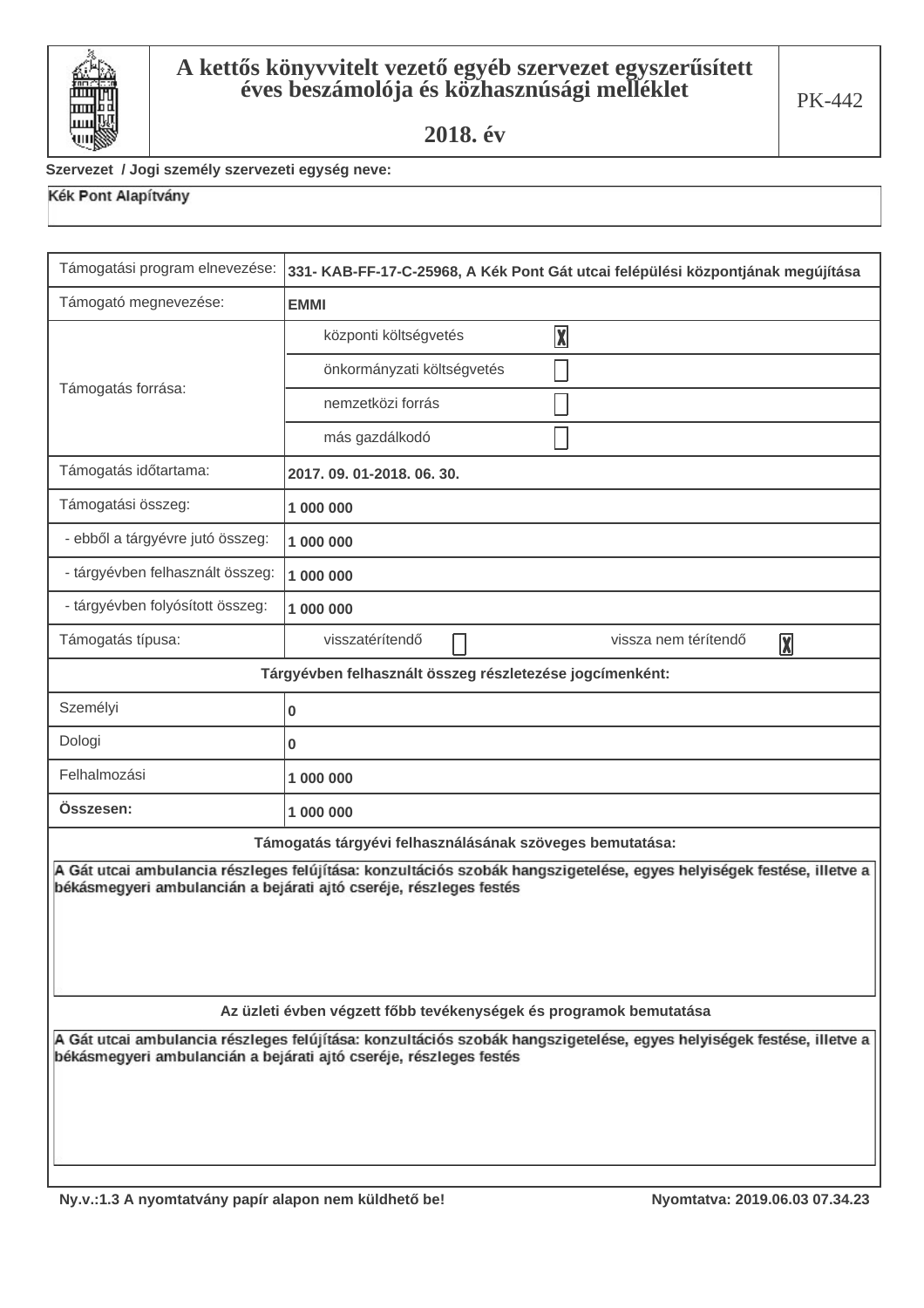

#### Szervezet / Jogi személy szervezeti egység neve:

| Támogatási program elnevezése:                                                                                                                                                             | 332- SZOC-FEJL-17-B-2-025 -III. ker. alacsonyküszöbű ellátás infrastrukturális fejlesztése |  |
|--------------------------------------------------------------------------------------------------------------------------------------------------------------------------------------------|--------------------------------------------------------------------------------------------|--|
| Támogató megnevezése:                                                                                                                                                                      | <b>EMMI</b>                                                                                |  |
| Támogatás forrása:                                                                                                                                                                         | $\overline{\mathbf{X}}$<br>központi költségvetés                                           |  |
|                                                                                                                                                                                            | önkormányzati költségvetés                                                                 |  |
|                                                                                                                                                                                            | nemzetközi forrás                                                                          |  |
|                                                                                                                                                                                            | más gazdálkodó                                                                             |  |
| Támogatás időtartama:                                                                                                                                                                      | 2018.01.01-2018.06.30                                                                      |  |
| Támogatási összeg:                                                                                                                                                                         | 968 024                                                                                    |  |
| - ebből a tárgyévre jutó összeg:                                                                                                                                                           | 968 024                                                                                    |  |
| - tárgyévben felhasznált összeg:                                                                                                                                                           | 968 024                                                                                    |  |
| - tárgyévben folyósított összeg:                                                                                                                                                           | 968 024                                                                                    |  |
| Támogatás típusa:                                                                                                                                                                          | visszatérítendő<br>vissza nem térítendő<br>X                                               |  |
|                                                                                                                                                                                            | Tárgyévben felhasznált összeg részletezése jogcímenként:                                   |  |
| Személyi                                                                                                                                                                                   | 0                                                                                          |  |
| Dologi                                                                                                                                                                                     | 0                                                                                          |  |
| Felhalmozási                                                                                                                                                                               | 968 024                                                                                    |  |
| Összesen:                                                                                                                                                                                  | 968 024                                                                                    |  |
|                                                                                                                                                                                            | Támogatás tárgyévi felhasználásának szöveges bemutatása:                                   |  |
| helyszín: Békásmegyer<br>A projektből az alacsonyküszöbű szolgáltatások infrastrukturális fejlesztését valósítottuk meg, így a bejárati ajtó<br>cseréjét, illetve takarítógép beszerzését. |                                                                                            |  |
| Az üzleti évben végzett főbb tevékenységek és programok bemutatása                                                                                                                         |                                                                                            |  |
| helyszín: Békásmegyer<br>A projektből az alacsonyküszöbű szolgáltatások infrastrukturális fejlesztését valósítottuk meg, így a bejárati ajtó<br>cseréjét, illetve takarítógép beszerzését. |                                                                                            |  |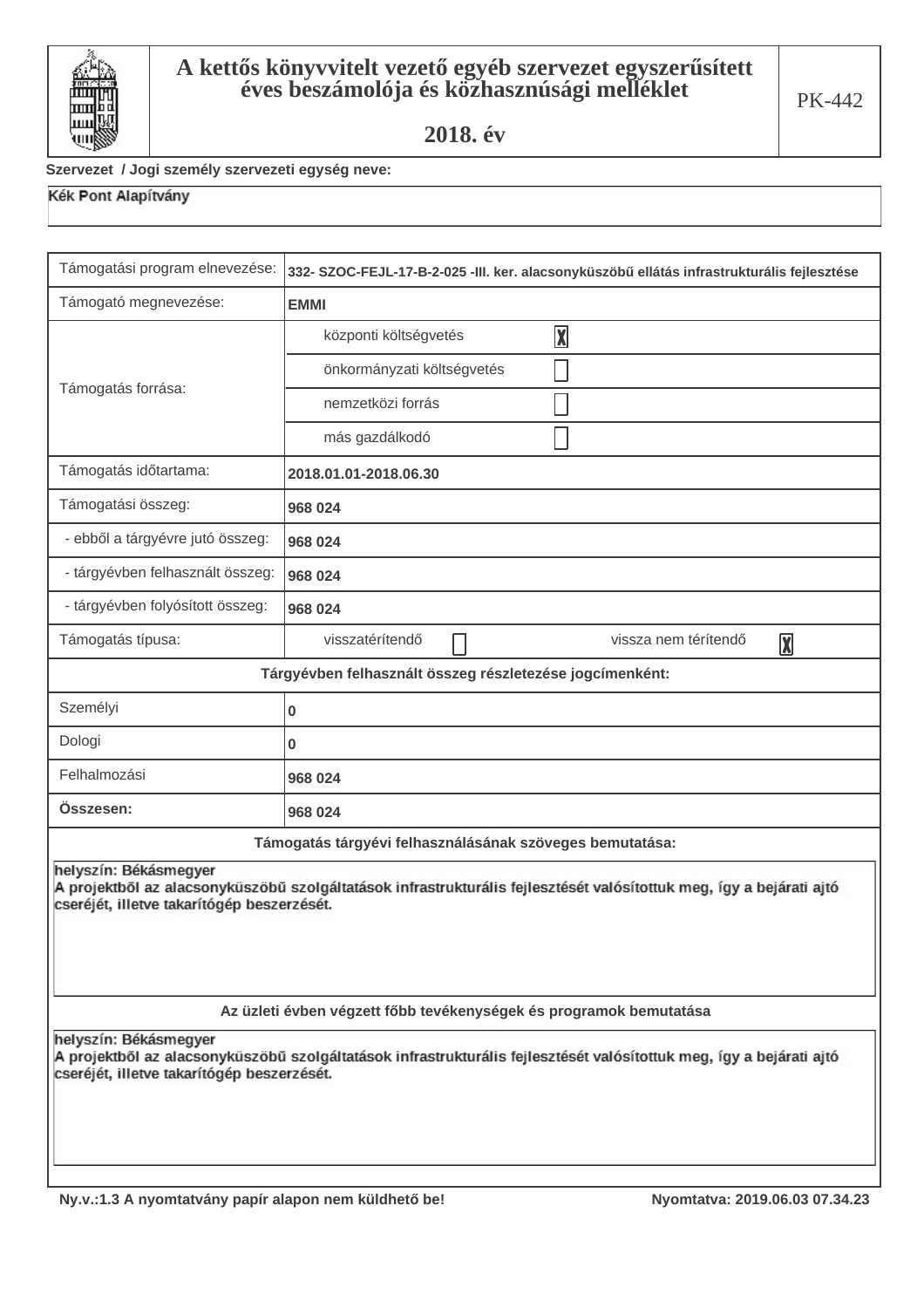

#### Szervezet / Jogi személy szervezeti egység neve:

| Támogatási program elnevezése:                                                                                                                                                                                                                                           | 333- SZOC-FEJL-17-B-2-024 -IX. ker- alacsonyküszöbű ellátás infrastrukturális fejlesztése |  |
|--------------------------------------------------------------------------------------------------------------------------------------------------------------------------------------------------------------------------------------------------------------------------|-------------------------------------------------------------------------------------------|--|
| Támogató megnevezése:                                                                                                                                                                                                                                                    | <b>EMMI</b>                                                                               |  |
|                                                                                                                                                                                                                                                                          | $\boxed{\text{X}}$<br>központi költségvetés                                               |  |
|                                                                                                                                                                                                                                                                          | önkormányzati költségvetés                                                                |  |
| Támogatás forrása:                                                                                                                                                                                                                                                       | nemzetközi forrás                                                                         |  |
|                                                                                                                                                                                                                                                                          | más gazdálkodó                                                                            |  |
| Támogatás időtartama:                                                                                                                                                                                                                                                    | 2018.01.01-2018.06.30                                                                     |  |
| Támogatási összeg:                                                                                                                                                                                                                                                       | 968 024                                                                                   |  |
| - ebből a tárgyévre jutó összeg:                                                                                                                                                                                                                                         | 968 024                                                                                   |  |
| - tárgyévben felhasznált összeg:                                                                                                                                                                                                                                         | 968 024                                                                                   |  |
| - tárgyévben folyósított összeg:                                                                                                                                                                                                                                         | 968 024                                                                                   |  |
| Támogatás típusa:                                                                                                                                                                                                                                                        | visszatérítendő<br>vissza nem térítendő<br>X                                              |  |
|                                                                                                                                                                                                                                                                          | Tárgyévben felhasznált összeg részletezése jogcímenként:                                  |  |
| Személyi                                                                                                                                                                                                                                                                 | 0                                                                                         |  |
| Dologi                                                                                                                                                                                                                                                                   | 0                                                                                         |  |
| Felhalmozási                                                                                                                                                                                                                                                             | 968 024                                                                                   |  |
| Osszesen:                                                                                                                                                                                                                                                                | 968 024                                                                                   |  |
| Támogatás tárgyévi felhasználásának szöveges bemutatása:                                                                                                                                                                                                                 |                                                                                           |  |
| helyszín: Gát utca. A projektből az alacsonyküszöbű szolgáltatások infrastrukturális fejlesztését valósítottuk meg, így<br>elsősorban lap topok és szoftverek beszerzését, a csoportszobába klímaberendezés beszerelését, illetve a váróba<br>könyvespolcok beszerzését. |                                                                                           |  |
| Az üzleti évben végzett főbb tevékenységek és programok bemutatása                                                                                                                                                                                                       |                                                                                           |  |
| helyszín: Gát utca. A projektből az alacsonyküszöbű szolgáltatások infrastrukturális fejlesztését valósítottuk meg, így<br>elsősorban lap topok és szoftverek beszerzését, a csoportszobába klímaberendezés beszerelését, illetve a váróba<br>könyvespolcok beszerzését. |                                                                                           |  |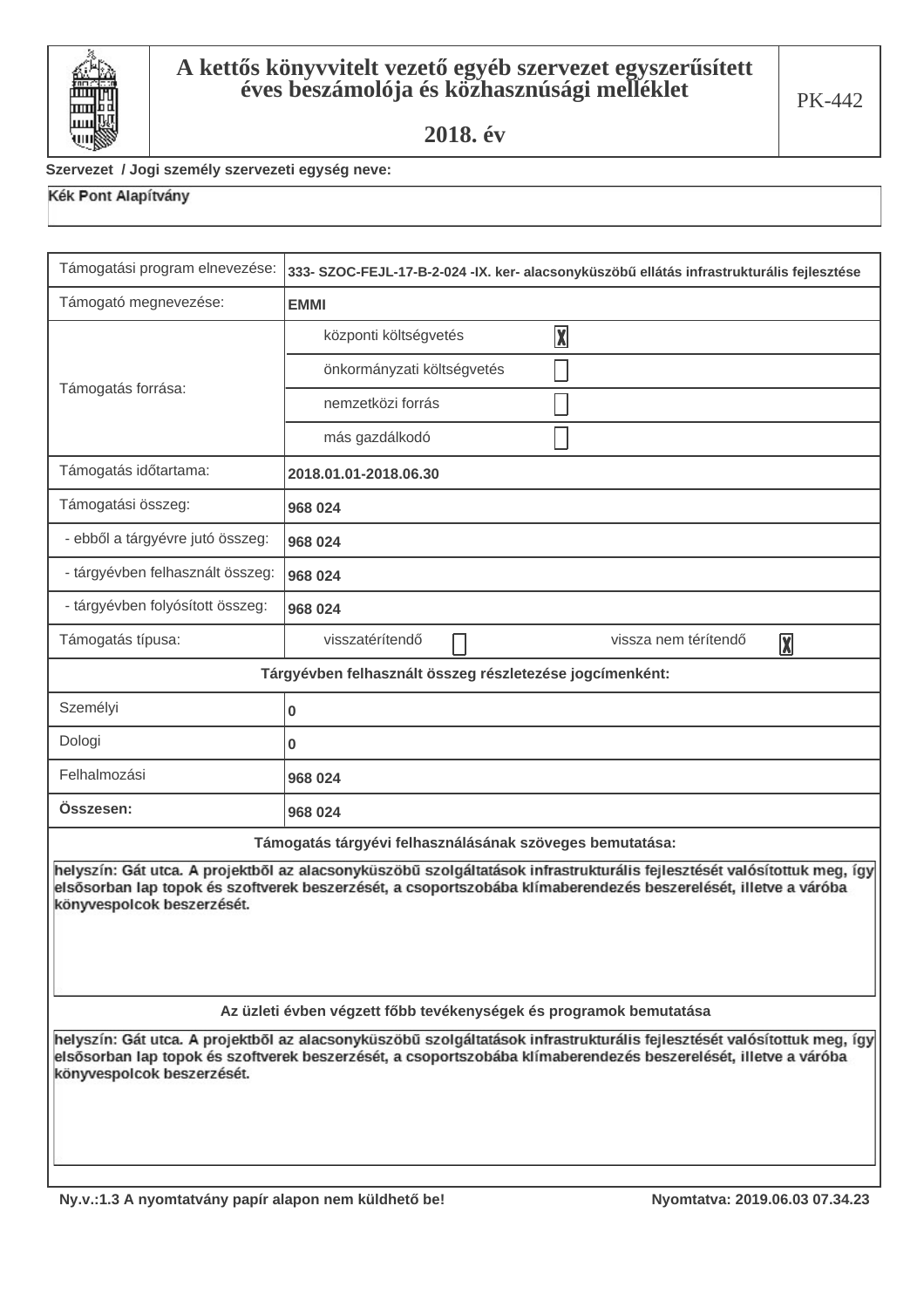

#### Szervezet / Jogi személy szervezeti egység neve:

| Támogatási program elnevezése:                                                                                                                                                                                                                                      | 334- OR2017-40135, Vitaszínházzal a felépülésért                   |  |  |  |
|---------------------------------------------------------------------------------------------------------------------------------------------------------------------------------------------------------------------------------------------------------------------|--------------------------------------------------------------------|--|--|--|
| Támogató megnevezése:                                                                                                                                                                                                                                               | <b>Open Society Institute</b>                                      |  |  |  |
|                                                                                                                                                                                                                                                                     | központi költségvetés                                              |  |  |  |
|                                                                                                                                                                                                                                                                     | önkormányzati költségvetés                                         |  |  |  |
| Támogatás forrása:                                                                                                                                                                                                                                                  | $\overline{\mathbf{X}}$<br>nemzetközi forrás                       |  |  |  |
|                                                                                                                                                                                                                                                                     | más gazdálkodó                                                     |  |  |  |
| Támogatás időtartama:                                                                                                                                                                                                                                               | 2018. 01. 01-2018. 11. 30.                                         |  |  |  |
| Támogatási összeg:                                                                                                                                                                                                                                                  | 2875001                                                            |  |  |  |
| - ebből a tárgyévre jutó összeg:                                                                                                                                                                                                                                    | 2 875 001                                                          |  |  |  |
| - tárgyévben felhasznált összeg:                                                                                                                                                                                                                                    | 2875001                                                            |  |  |  |
| - tárgyévben folyósított összeg:                                                                                                                                                                                                                                    | 2875001                                                            |  |  |  |
| Támogatás típusa:                                                                                                                                                                                                                                                   | visszatérítendő<br>vissza nem térítendő<br>$\overline{\mathbf{X}}$ |  |  |  |
| Tárgyévben felhasznált összeg részletezése jogcímenként:                                                                                                                                                                                                            |                                                                    |  |  |  |
| Személyi                                                                                                                                                                                                                                                            | 330 000                                                            |  |  |  |
| Dologi                                                                                                                                                                                                                                                              | 2 545 001                                                          |  |  |  |
| Felhalmozási                                                                                                                                                                                                                                                        | 0                                                                  |  |  |  |
| Összesen:                                                                                                                                                                                                                                                           | 2 875 001                                                          |  |  |  |
|                                                                                                                                                                                                                                                                     | Támogatás tárgyévi felhasználásának szöveges bemutatása:           |  |  |  |
| A támogatásból a vitaszínházhoz szükséges szakemberek megbízási díját, néhány eszközt, a helyiségbérleteket<br>fedeztük. Ebből tudtunk néhány felépülőt is bevonni a munkába, akiket egyszerűsített foglalkozásban fizettünk.                                       |                                                                    |  |  |  |
| Az üzleti évben végzett főbb tevékenységek és programok bemutatása                                                                                                                                                                                                  |                                                                    |  |  |  |
| A projekt célja a vitaszínház módszerének elsajátítása, majd felépülők és segítők bevonásával két darab vitaszínházi<br>előadás létrehozása, illetve ennek bemutatása legalább 3-3 helyen. A projekt az Alternatíva Alapítvánnyal<br>együttműködésben valósult meg. |                                                                    |  |  |  |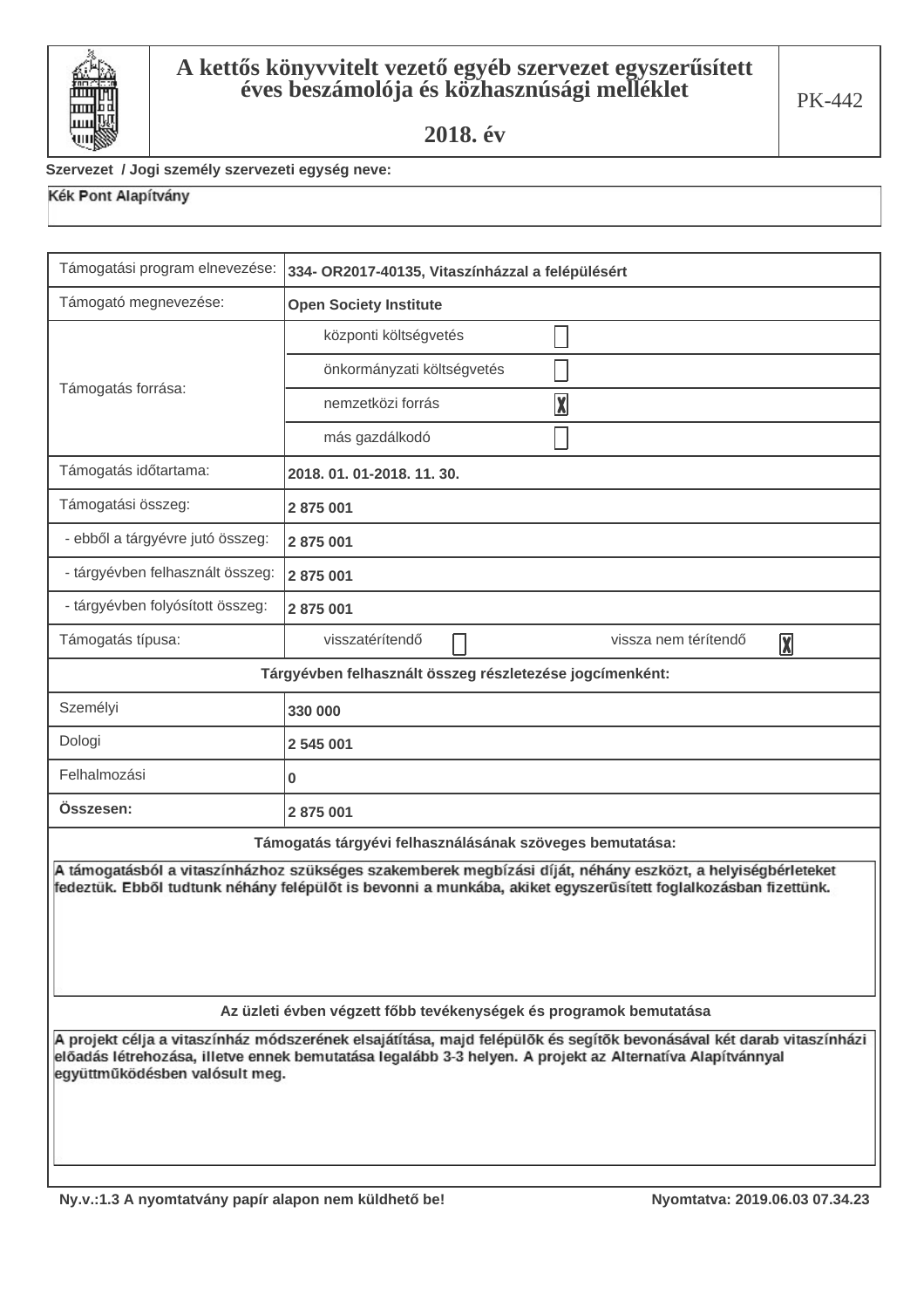

#### Szervezet / Jogi személy szervezeti egység neve:

| Támogatási program elnevezése:                                                                                                                                                                                                                                                                                                                                                                                                                                                                                                                                                                                                                                                                                                                                      | 335- Vekop-6.2.1-15-2016-0009 Szociális városrehabilitáció megvalósítása Békásmegyeren -konzorciumban |  |  |  |
|---------------------------------------------------------------------------------------------------------------------------------------------------------------------------------------------------------------------------------------------------------------------------------------------------------------------------------------------------------------------------------------------------------------------------------------------------------------------------------------------------------------------------------------------------------------------------------------------------------------------------------------------------------------------------------------------------------------------------------------------------------------------|-------------------------------------------------------------------------------------------------------|--|--|--|
| Támogató megnevezése:                                                                                                                                                                                                                                                                                                                                                                                                                                                                                                                                                                                                                                                                                                                                               | Európai Unió, Magyar Állam                                                                            |  |  |  |
|                                                                                                                                                                                                                                                                                                                                                                                                                                                                                                                                                                                                                                                                                                                                                                     | $\boxed{\text{X}}$<br>központi költségvetés                                                           |  |  |  |
|                                                                                                                                                                                                                                                                                                                                                                                                                                                                                                                                                                                                                                                                                                                                                                     | önkormányzati költségvetés                                                                            |  |  |  |
| Támogatás forrása:                                                                                                                                                                                                                                                                                                                                                                                                                                                                                                                                                                                                                                                                                                                                                  | $\boxed{\text{X}}$<br>nemzetközi forrás                                                               |  |  |  |
|                                                                                                                                                                                                                                                                                                                                                                                                                                                                                                                                                                                                                                                                                                                                                                     | más gazdálkodó                                                                                        |  |  |  |
| Támogatás időtartama:                                                                                                                                                                                                                                                                                                                                                                                                                                                                                                                                                                                                                                                                                                                                               | 2018. 10. 01. -2020. 09. 30.,                                                                         |  |  |  |
| Támogatási összeg:                                                                                                                                                                                                                                                                                                                                                                                                                                                                                                                                                                                                                                                                                                                                                  | 32 500 000                                                                                            |  |  |  |
| - ebből a tárgyévre jutó összeg:                                                                                                                                                                                                                                                                                                                                                                                                                                                                                                                                                                                                                                                                                                                                    | 2 941 595                                                                                             |  |  |  |
| - tárgyévben felhasznált összeg:                                                                                                                                                                                                                                                                                                                                                                                                                                                                                                                                                                                                                                                                                                                                    | 2 941 595                                                                                             |  |  |  |
| - tárgyévben folyósított összeg:                                                                                                                                                                                                                                                                                                                                                                                                                                                                                                                                                                                                                                                                                                                                    | 8 125 000                                                                                             |  |  |  |
| Támogatás típusa:                                                                                                                                                                                                                                                                                                                                                                                                                                                                                                                                                                                                                                                                                                                                                   | visszatérítendő<br>vissza nem térítendő<br>$\overline{\mathbf{X}}$                                    |  |  |  |
| Tárgyévben felhasznált összeg részletezése jogcímenként:                                                                                                                                                                                                                                                                                                                                                                                                                                                                                                                                                                                                                                                                                                            |                                                                                                       |  |  |  |
| Személyi                                                                                                                                                                                                                                                                                                                                                                                                                                                                                                                                                                                                                                                                                                                                                            | 1566595                                                                                               |  |  |  |
| Dologi                                                                                                                                                                                                                                                                                                                                                                                                                                                                                                                                                                                                                                                                                                                                                              | 1 375 000                                                                                             |  |  |  |
| Felhalmozási                                                                                                                                                                                                                                                                                                                                                                                                                                                                                                                                                                                                                                                                                                                                                        | 0                                                                                                     |  |  |  |
| Összesen:                                                                                                                                                                                                                                                                                                                                                                                                                                                                                                                                                                                                                                                                                                                                                           | 2 941 595                                                                                             |  |  |  |
|                                                                                                                                                                                                                                                                                                                                                                                                                                                                                                                                                                                                                                                                                                                                                                     | Támogatás tárgyévi felhasználásának szöveges bemutatása:                                              |  |  |  |
| A 2018. évi támogatásrészből a szakemberek díját finanszíroztuk: a békási rádiózást, a fiatalokkal, családjaikkal való<br>szakmai foglalkozást végzők megbízási díját illetve a munkaviszonyból származó jövedelmét. Ezen felül a támogatás<br>fedezetet nyújtott a projekt vezetőjének és pénzügyi munkatársának díjára is.                                                                                                                                                                                                                                                                                                                                                                                                                                        |                                                                                                       |  |  |  |
| Az üzleti évben végzett főbb tevékenységek és programok bemutatása                                                                                                                                                                                                                                                                                                                                                                                                                                                                                                                                                                                                                                                                                                  |                                                                                                       |  |  |  |
| A projekt célja a békásmegyeri lakótelep egyes tömbjeiben önkormányzati bérlakások, ill.az akcióterületen lévő<br>közösségi szolgáltató intézmények felújítása,az itt élő lakosság segítése a munkaerő-piaci és szociális<br>reintegrációban. Ezen belül az alapítvány által végzett tevékenységek: alacsonyküszöbű és közösségi szolgáltatások<br>nyújtása, ezek fejlesztése szerhasználattal veszélyeztetett fiataloknak, szerhasználóknak és hozzátartozóiknak, illetve<br>az akcióterületen élő, veszélyeztetett és szerhasználó lakossággal foglalkozó szakemberek, továbbá fiatalok szülei<br>számára rövid, addiktológiai információs képzések, a szociális szakemberek számára mélyebb ismereteket nyújtó,<br>pontszerző szociális továbbképzés biztosítása |                                                                                                       |  |  |  |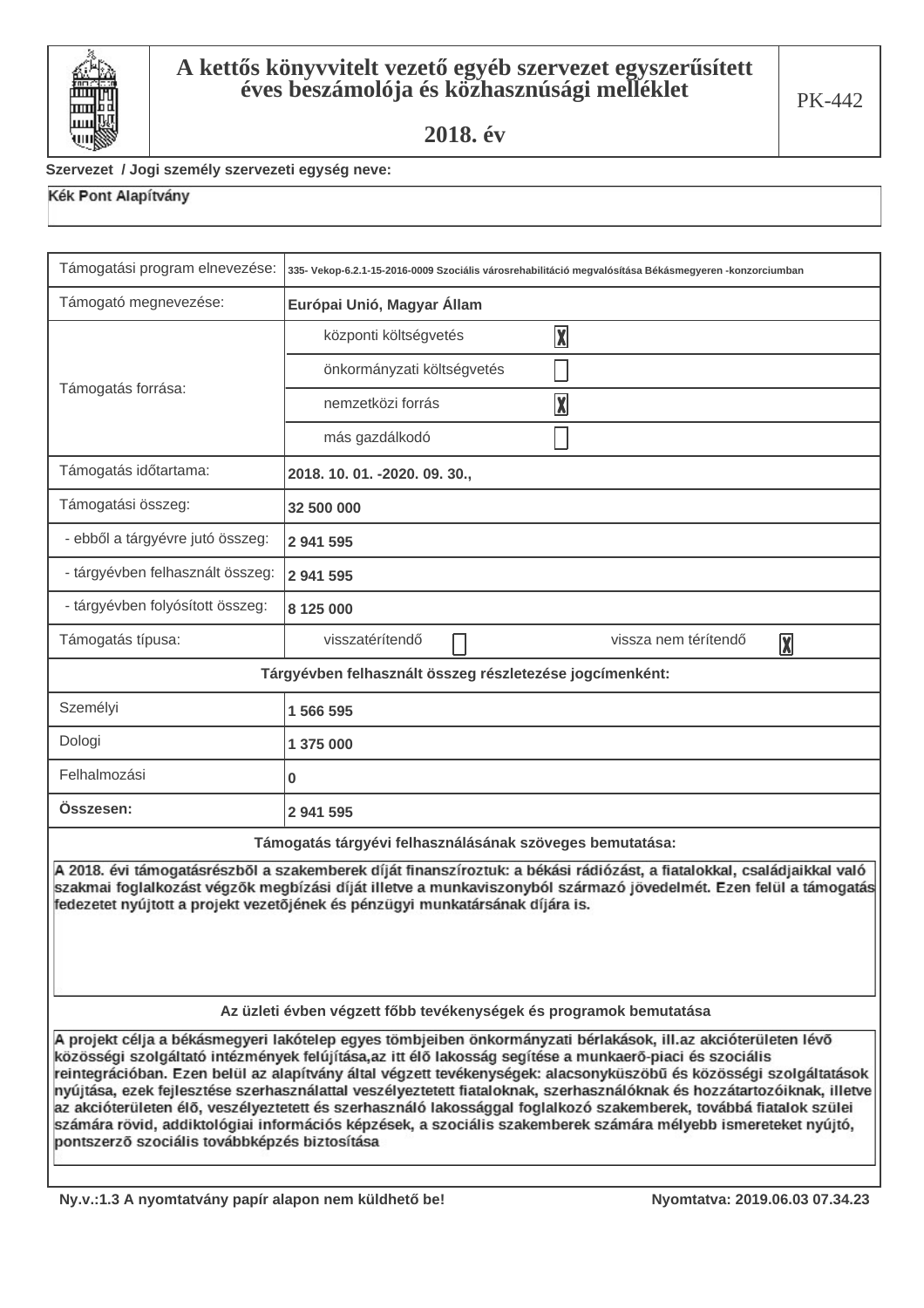

#### Szervezet / Jogi személy szervezeti egység neve:

| Támogatási program elnevezése:                                                                                                                                                                                                                                                                                                                                                                                                                                                                                                                           | 336- KAB-FF-18-B-26200 Felépülési folyamat támogatása felépülők és hozzátartozóik részére |  |  |  |
|----------------------------------------------------------------------------------------------------------------------------------------------------------------------------------------------------------------------------------------------------------------------------------------------------------------------------------------------------------------------------------------------------------------------------------------------------------------------------------------------------------------------------------------------------------|-------------------------------------------------------------------------------------------|--|--|--|
| Támogató megnevezése:                                                                                                                                                                                                                                                                                                                                                                                                                                                                                                                                    | <b>EMMI</b>                                                                               |  |  |  |
|                                                                                                                                                                                                                                                                                                                                                                                                                                                                                                                                                          | $\overline{\mathbf{X}}$<br>központi költségvetés                                          |  |  |  |
|                                                                                                                                                                                                                                                                                                                                                                                                                                                                                                                                                          | önkormányzati költségvetés                                                                |  |  |  |
| Támogatás forrása:                                                                                                                                                                                                                                                                                                                                                                                                                                                                                                                                       | nemzetközi forrás                                                                         |  |  |  |
|                                                                                                                                                                                                                                                                                                                                                                                                                                                                                                                                                          | más gazdálkodó                                                                            |  |  |  |
| Támogatás időtartama:                                                                                                                                                                                                                                                                                                                                                                                                                                                                                                                                    | 2018.07.01-2019.06.30.                                                                    |  |  |  |
| Támogatási összeg:                                                                                                                                                                                                                                                                                                                                                                                                                                                                                                                                       | 3 500 000                                                                                 |  |  |  |
| - ebből a tárgyévre jutó összeg:                                                                                                                                                                                                                                                                                                                                                                                                                                                                                                                         | 1 034 466                                                                                 |  |  |  |
| - tárgyévben felhasznált összeg:                                                                                                                                                                                                                                                                                                                                                                                                                                                                                                                         | 1 034 466                                                                                 |  |  |  |
| - tárgyévben folyósított összeg:                                                                                                                                                                                                                                                                                                                                                                                                                                                                                                                         | 0                                                                                         |  |  |  |
| Támogatás típusa:                                                                                                                                                                                                                                                                                                                                                                                                                                                                                                                                        | visszatérítendő<br>vissza nem térítendő<br>$\overline{\mathbf{X}}$                        |  |  |  |
| Tárgyévben felhasznált összeg részletezése jogcímenként:                                                                                                                                                                                                                                                                                                                                                                                                                                                                                                 |                                                                                           |  |  |  |
| Személyi                                                                                                                                                                                                                                                                                                                                                                                                                                                                                                                                                 | 676 878                                                                                   |  |  |  |
| Dologi                                                                                                                                                                                                                                                                                                                                                                                                                                                                                                                                                   | 357 588                                                                                   |  |  |  |
| Felhalmozási                                                                                                                                                                                                                                                                                                                                                                                                                                                                                                                                             | 0                                                                                         |  |  |  |
| Osszesen:                                                                                                                                                                                                                                                                                                                                                                                                                                                                                                                                                | 1 034 466                                                                                 |  |  |  |
|                                                                                                                                                                                                                                                                                                                                                                                                                                                                                                                                                          | Támogatás tárgyévi felhasználásának szöveges bemutatása:                                  |  |  |  |
| A támogatás fedezetet nyújtott 2018-ban a programot vezető egyik szakember munkabérére és munkaadót terhelő<br>járulékára, a helyszínek fenntartásához szükséges költség-hozzájárulásra, kommunikációs költségekre, egyéb, a<br>programhoz kapcsolódó költségekre.                                                                                                                                                                                                                                                                                       |                                                                                           |  |  |  |
| Az üzleti évben végzett főbb tevékenységek és programok bemutatása                                                                                                                                                                                                                                                                                                                                                                                                                                                                                       |                                                                                           |  |  |  |
| A felépülők és hozzátartozóik részére (helyszín: III. és IX. kerület) nyújtott szolgáltatásokkal elsősorban támogató<br>csoportok valósulnak meg, köztük a Gát utcában 8 alkalmas Női csoport, szerhasználók női hozzátartozói számára,<br>Békásmegyeren 24 alkalmas Hozzátartozói csoport, szerhasználók családtagjai számára; mindkét telephely kliensei<br>számára 6 alkalmas Meseterápiás csoport és 10 alkalmas Színházterápiás csoport. A projekt emellett fedezi a<br>megvalósító szakemberek továbbképzésének és szupervíziójának költségeit is. |                                                                                           |  |  |  |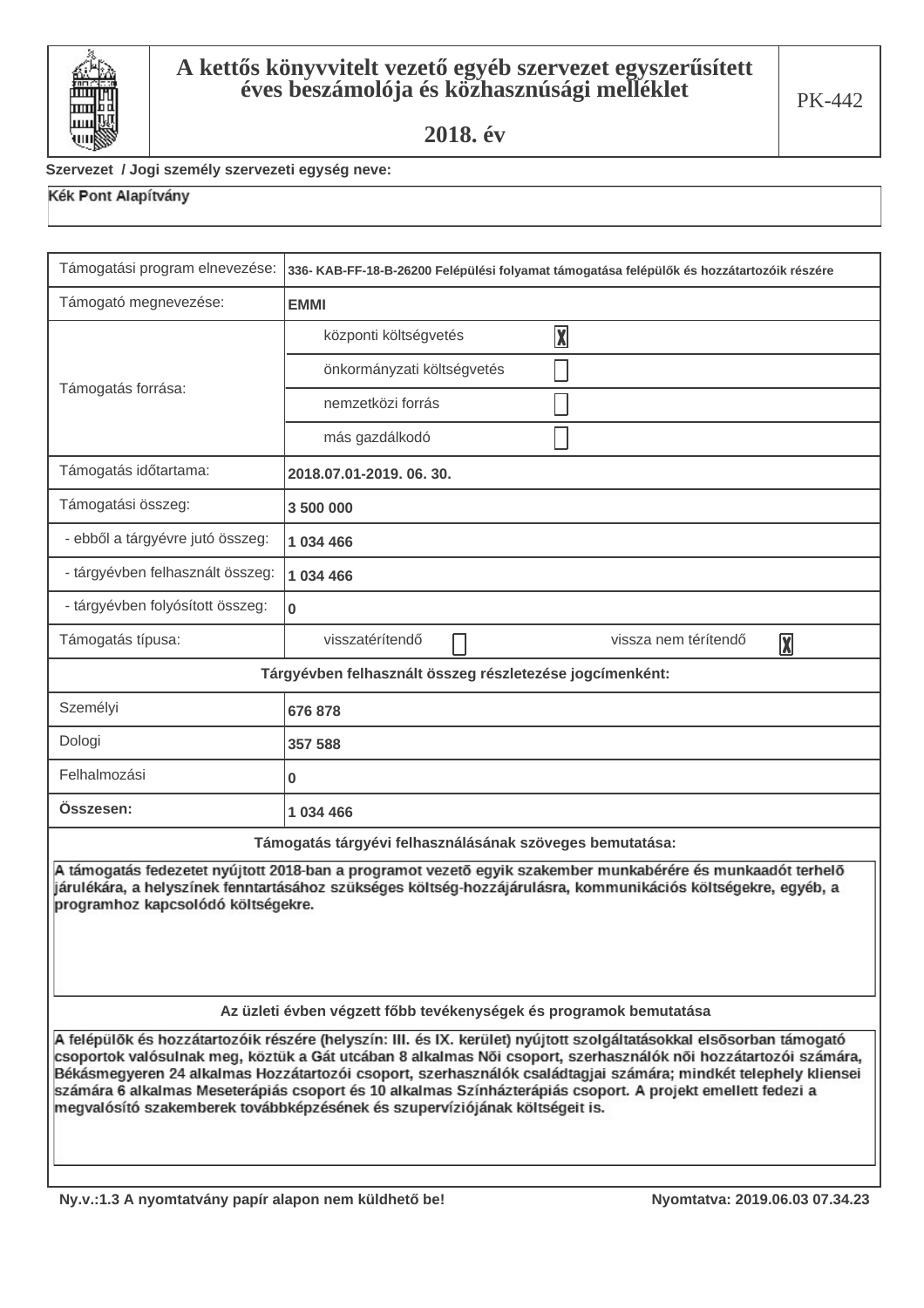

#### Szervezet / Jogi személy szervezeti egység neve:

| Támogatási program elnevezése:                                                                                                                                                                                                                                                                                                                                                                                                                                   | 337- KAB-ME-18_KMR-C-26201, Rádió BKS Professional – Produktív közösségek és megtartó kapcsolatok a mediatizált térben |  |  |  |
|------------------------------------------------------------------------------------------------------------------------------------------------------------------------------------------------------------------------------------------------------------------------------------------------------------------------------------------------------------------------------------------------------------------------------------------------------------------|------------------------------------------------------------------------------------------------------------------------|--|--|--|
| Támogató megnevezése:                                                                                                                                                                                                                                                                                                                                                                                                                                            | <b>EMMI</b>                                                                                                            |  |  |  |
|                                                                                                                                                                                                                                                                                                                                                                                                                                                                  | $\boxed{\mathbf{X}}$<br>központi költségvetés                                                                          |  |  |  |
|                                                                                                                                                                                                                                                                                                                                                                                                                                                                  | önkormányzati költségvetés                                                                                             |  |  |  |
| Támogatás forrása:                                                                                                                                                                                                                                                                                                                                                                                                                                               | nemzetközi forrás                                                                                                      |  |  |  |
|                                                                                                                                                                                                                                                                                                                                                                                                                                                                  | más gazdálkodó                                                                                                         |  |  |  |
| Támogatás időtartama:                                                                                                                                                                                                                                                                                                                                                                                                                                            | 2018.07.01-2019.06.30.                                                                                                 |  |  |  |
| Támogatási összeg:                                                                                                                                                                                                                                                                                                                                                                                                                                               | 6 000 000                                                                                                              |  |  |  |
| - ebből a tárgyévre jutó összeg:                                                                                                                                                                                                                                                                                                                                                                                                                                 | 2 118 897                                                                                                              |  |  |  |
| - tárgyévben felhasznált összeg:                                                                                                                                                                                                                                                                                                                                                                                                                                 | 2 118 897                                                                                                              |  |  |  |
| - tárgyévben folyósított összeg:                                                                                                                                                                                                                                                                                                                                                                                                                                 | 0                                                                                                                      |  |  |  |
| Támogatás típusa:                                                                                                                                                                                                                                                                                                                                                                                                                                                | visszatérítendő<br>vissza nem térítendő<br>$\boxed{\mathbf{X}}$                                                        |  |  |  |
| Tárgyévben felhasznált összeg részletezése jogcímenként:                                                                                                                                                                                                                                                                                                                                                                                                         |                                                                                                                        |  |  |  |
| Személyi                                                                                                                                                                                                                                                                                                                                                                                                                                                         | 1 200 000                                                                                                              |  |  |  |
| Dologi                                                                                                                                                                                                                                                                                                                                                                                                                                                           | 918 897                                                                                                                |  |  |  |
| Felhalmozási                                                                                                                                                                                                                                                                                                                                                                                                                                                     | 0                                                                                                                      |  |  |  |
| Osszesen:                                                                                                                                                                                                                                                                                                                                                                                                                                                        | 2 118 897                                                                                                              |  |  |  |
|                                                                                                                                                                                                                                                                                                                                                                                                                                                                  | Támogatás tárgyévi felhasználásának szöveges bemutatása:                                                               |  |  |  |
| A támogatás fedezetet nyújtott 2018-ban a programot vezető egyik szakember munkabérére és munkaadót terhelő<br>járulékára, a helyszínek fenntartásához szükséges költség-hozzájárulásokra, kommunikációs költségekre, egyéb, a<br>programhoz kapcsolódó költségekre.                                                                                                                                                                                             |                                                                                                                        |  |  |  |
| Az üzleti évben végzett főbb tevékenységek és programok bemutatása                                                                                                                                                                                                                                                                                                                                                                                               |                                                                                                                        |  |  |  |
| A program során az alacsonyküszöbű ellátásokban megvalósuló, prevenciót, illetve felépülést támogató közösségek<br>létrehozását célzó tevékenységeket fejlesztjük, így a békásmegyeri City Art műhely fiatalokat célzó tevékenységeit, a<br>IX. kerületi Recovery Urban Golf Club foglalkozásait, illetve a szerhasználattal veszélyeztetettek részére nyújtott,<br>megelőzést célzó anonim tanácsadásokat, amelyek online és személyes formában valósulnak meg. |                                                                                                                        |  |  |  |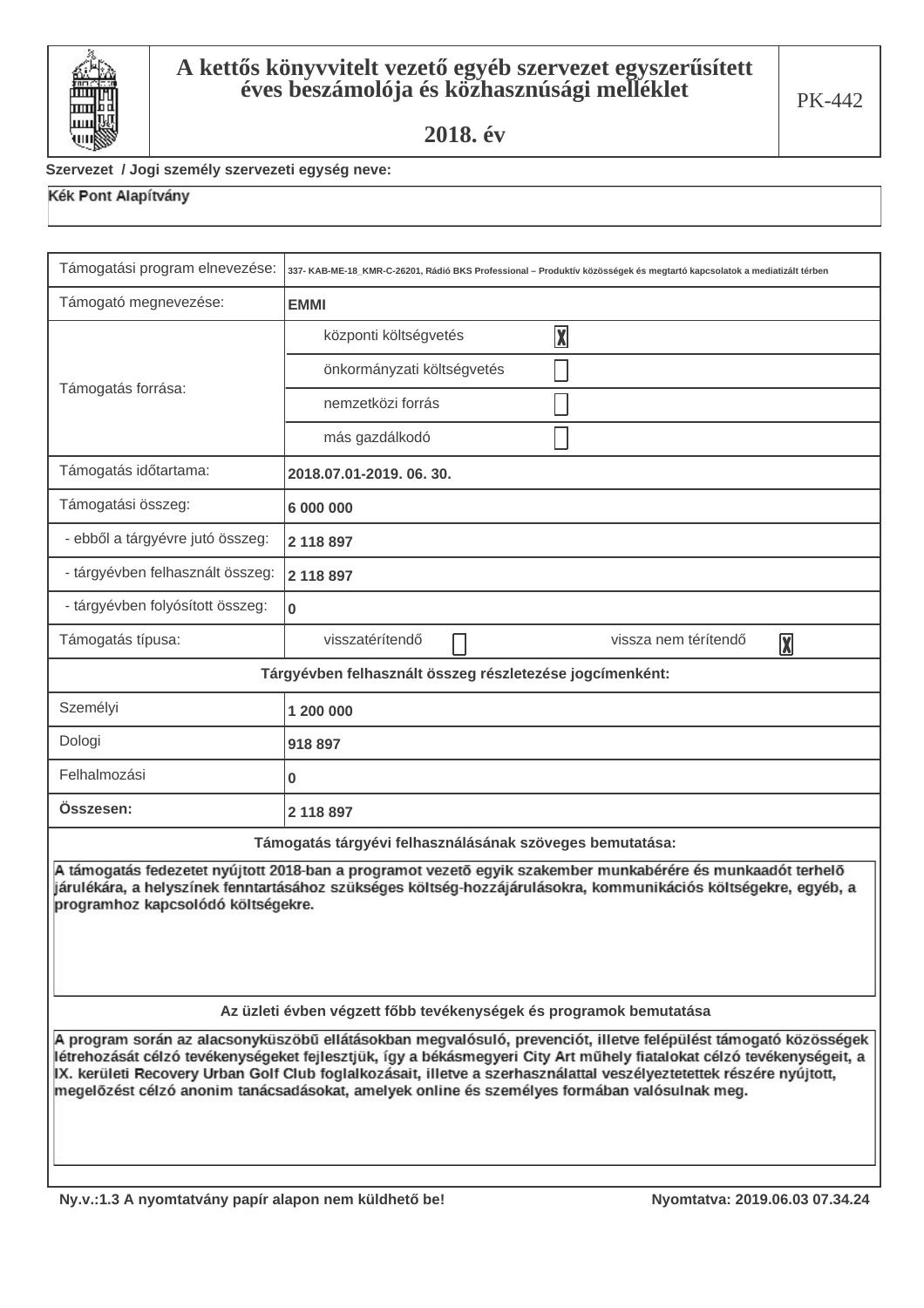

#### Szervezet / Jogi személy szervezeti egység neve:

| Támogatási program elnevezése:                                                                                                                                                                                                                                                                                                                                                      | 412 - 2018. évben folyósított 1% szja támogatás                 |  |  |  |
|-------------------------------------------------------------------------------------------------------------------------------------------------------------------------------------------------------------------------------------------------------------------------------------------------------------------------------------------------------------------------------------|-----------------------------------------------------------------|--|--|--|
| Támogató megnevezése:                                                                                                                                                                                                                                                                                                                                                               | 2018.01.01-2020.06.30.                                          |  |  |  |
|                                                                                                                                                                                                                                                                                                                                                                                     | $\boxed{\text{X}}$<br>központi költségvetés                     |  |  |  |
|                                                                                                                                                                                                                                                                                                                                                                                     | önkormányzati költségvetés                                      |  |  |  |
| Támogatás forrása:                                                                                                                                                                                                                                                                                                                                                                  | nemzetközi forrás                                               |  |  |  |
|                                                                                                                                                                                                                                                                                                                                                                                     | más gazdálkodó                                                  |  |  |  |
| Támogatás időtartama:                                                                                                                                                                                                                                                                                                                                                               |                                                                 |  |  |  |
| Támogatási összeg:                                                                                                                                                                                                                                                                                                                                                                  | 555 028                                                         |  |  |  |
| - ebből a tárgyévre jutó összeg:                                                                                                                                                                                                                                                                                                                                                    | 555 028                                                         |  |  |  |
| - tárgyévben felhasznált összeg:                                                                                                                                                                                                                                                                                                                                                    | 555 028                                                         |  |  |  |
| - tárgyévben folyósított összeg:                                                                                                                                                                                                                                                                                                                                                    | 555 028                                                         |  |  |  |
| Támogatás típusa:                                                                                                                                                                                                                                                                                                                                                                   | visszatérítendő<br>vissza nem térítendő<br>$\boxed{\mathbf{X}}$ |  |  |  |
| Tárgyévben felhasznált összeg részletezése jogcímenként:                                                                                                                                                                                                                                                                                                                            |                                                                 |  |  |  |
| Személyi                                                                                                                                                                                                                                                                                                                                                                            | $\mathbf 0$                                                     |  |  |  |
| Dologi                                                                                                                                                                                                                                                                                                                                                                              | 555 028                                                         |  |  |  |
| Felhalmozási                                                                                                                                                                                                                                                                                                                                                                        | 0                                                               |  |  |  |
| Osszesen:                                                                                                                                                                                                                                                                                                                                                                           | 555 028                                                         |  |  |  |
|                                                                                                                                                                                                                                                                                                                                                                                     | Támogatás tárgyévi felhasználásának szöveges bemutatása:        |  |  |  |
| A támogatásból prevenciós szakmai előadásokat és interaktív foglalkozásokat tartottunk különböző prevenciós<br>témában fiataloknak, iskolai és kerületi rendezvényeken. Működési költségként az ügyvezető megbízási díjára<br>költöttünk.                                                                                                                                           |                                                                 |  |  |  |
| Az üzleti évben végzett főbb tevékenységek és programok bemutatása                                                                                                                                                                                                                                                                                                                  |                                                                 |  |  |  |
| A prevenciós szakmai előadások megtartásával azt reméljük elérni, hogy célzottan több érintetthez jutunk el és még<br>időben léphetünk az addiktív magatartások kialakulása ellen. Ugyanakkor – főként a fiatalok, és ezáltal<br>legveszélyeztetettebbek körében - hangsúlyozhatjuk a megelőzés fontosságát azokon a rendezvényeken is, ahol<br>megjelenünk szakmai bemutatóinkkal. |                                                                 |  |  |  |